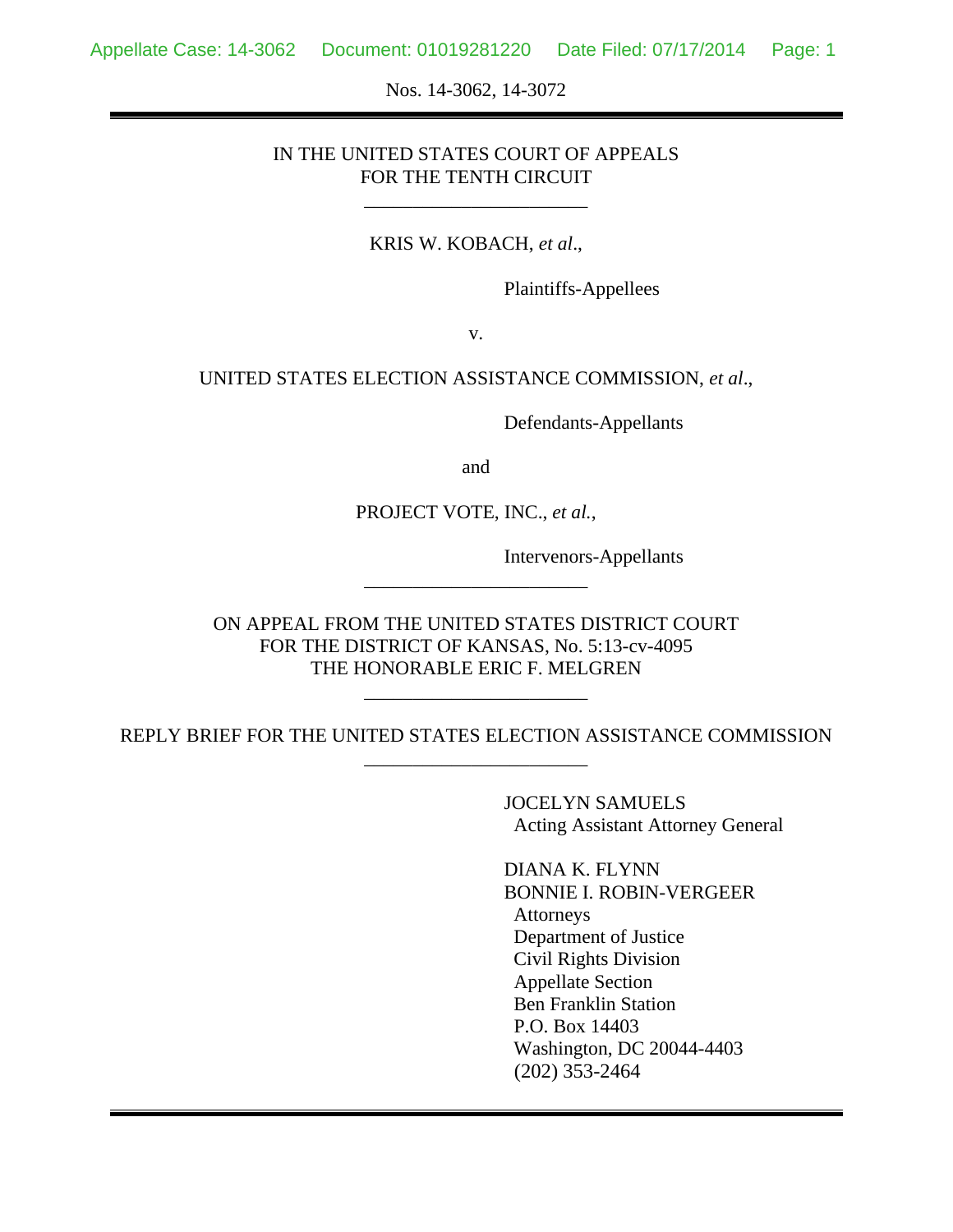# **TABLE OF CONTENTS**

## **PAGE**

| <b>ARGUMENT</b> |                                                                                                                               |                                                                                                                                                                 |  |  |
|-----------------|-------------------------------------------------------------------------------------------------------------------------------|-----------------------------------------------------------------------------------------------------------------------------------------------------------------|--|--|
| $\mathbf I$     | THE COMMISSION HAS AUTHORITY TO DETERMINE<br><b>ITSELF WHETHER ADDING THE STATES'</b><br>PROOF-OF-CITIZENSHIP REQUIREMENTS TO |                                                                                                                                                                 |  |  |
|                 | A.                                                                                                                            | The States Do Not Have Exclusive Authority To                                                                                                                   |  |  |
|                 | $B$ .                                                                                                                         | Construing The NVRA To Grant The Commission The<br>Power To Make Its Own Determination Of "Necessity"                                                           |  |  |
|                 | $\mathcal{C}$ .                                                                                                               | The NVRA Gives The EAC Authority To Determine For<br>Itself Whether Adding The States' Proof-Of-Citizenship<br>Requirements To The Federal Form Is Necessary 11 |  |  |
| $\mathbf{I}$    |                                                                                                                               | THE COMMISSION DID NOT ACT ARBITRARILY OR<br>CAPRICIOUSLY IN DETERMINING THAT THE STATES<br>FAILED TO DEMONSTRATE THE NECESSITY OF                              |  |  |
| III             |                                                                                                                               | THE COMMISSION HAD AUTHORITY TO ACT ON<br>THE STATES' REQUESTED CHANGES TO THE<br>24<br>FEDERAL FORM.                                                           |  |  |
|                 |                                                                                                                               | .31                                                                                                                                                             |  |  |
|                 |                                                                                                                               | <b>CERTIFICATE OF COMPLIANCE</b>                                                                                                                                |  |  |
|                 |                                                                                                                               | <b>CERTIFICATE OF DIGITAL SUBMISSION</b>                                                                                                                        |  |  |
|                 |                                                                                                                               | <b>CERTIFICATE OF SERVICE</b>                                                                                                                                   |  |  |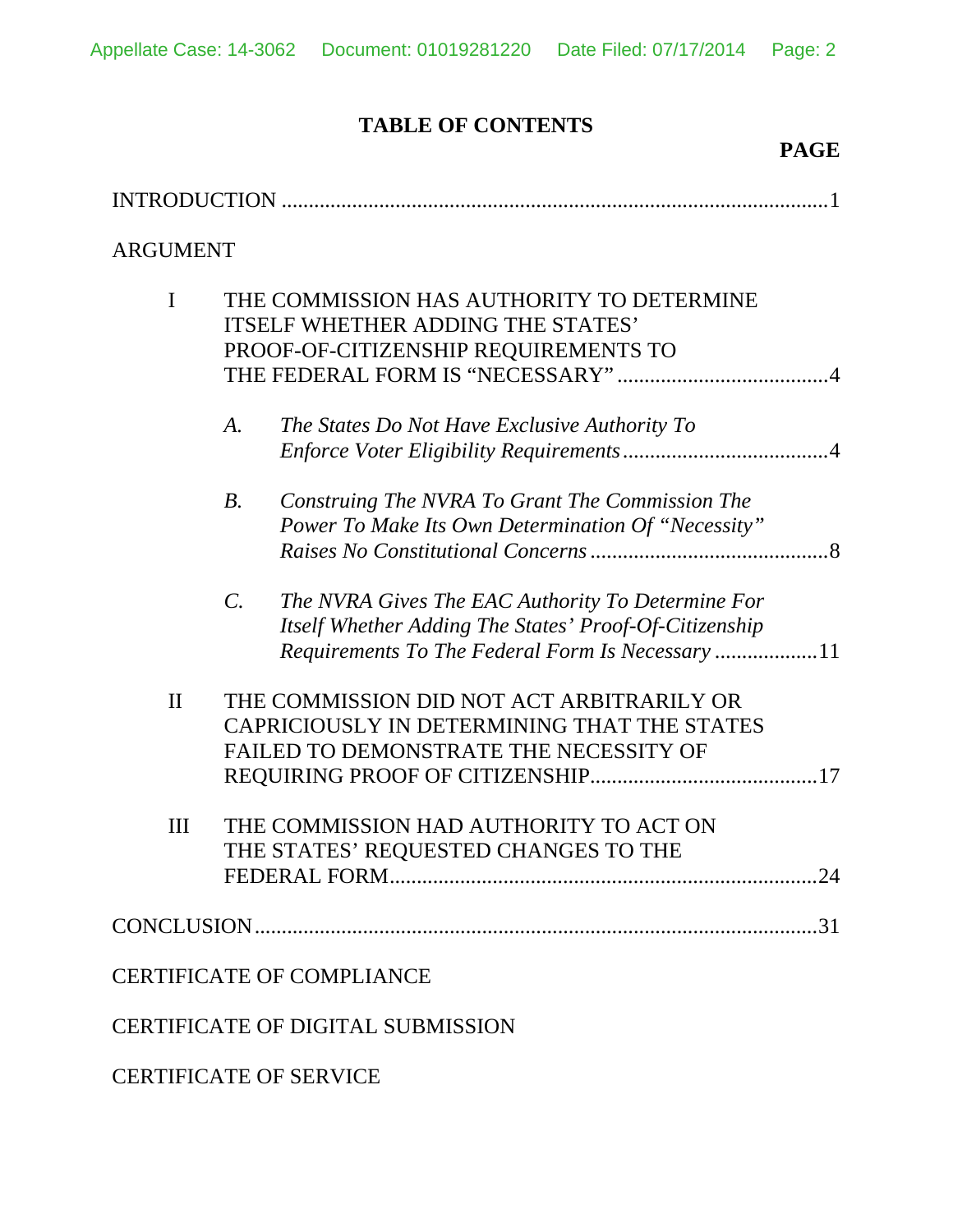# **TABLE OF AUTHORITIES**

| <b>PAGE</b><br><b>CASES:</b>                                                 |
|------------------------------------------------------------------------------|
| Arizona v. Inter Tribal Council of Ariz., Inc., 133 S. Ct. 2247 (2013)passim |
| Aviva Life & Annuity Co. v. Federal Deposit Ins. Corp.,                      |
|                                                                              |
| Citizens to Preserve Overton Park, Inc. v. Volpe, 401 U.S. 402 (1971)19      |
| City of Arlington v. Federal Commc'ns Comm'n, 133 S. Ct. 1863 (2013)28       |
|                                                                              |
| Doraiswamy v. Secretary of Labor, 555 F.2d 832 (D.C. Cir. 1976)19            |
|                                                                              |
|                                                                              |
|                                                                              |
| Frankl v. HTH Corp., 650 F.3d 1334 (9th Cir. 2011),                          |
|                                                                              |
| Kreisberg v. HealthBridge Mgmt., LLC, 732 F.3d 131 (2d Cir. 2013)30          |
| Laurel Baye Healthcare of Lake Lanier, Inc. v. National Labor                |
| Mountain Side Mobile Estates P'ship v. Secretary of Hous. &                  |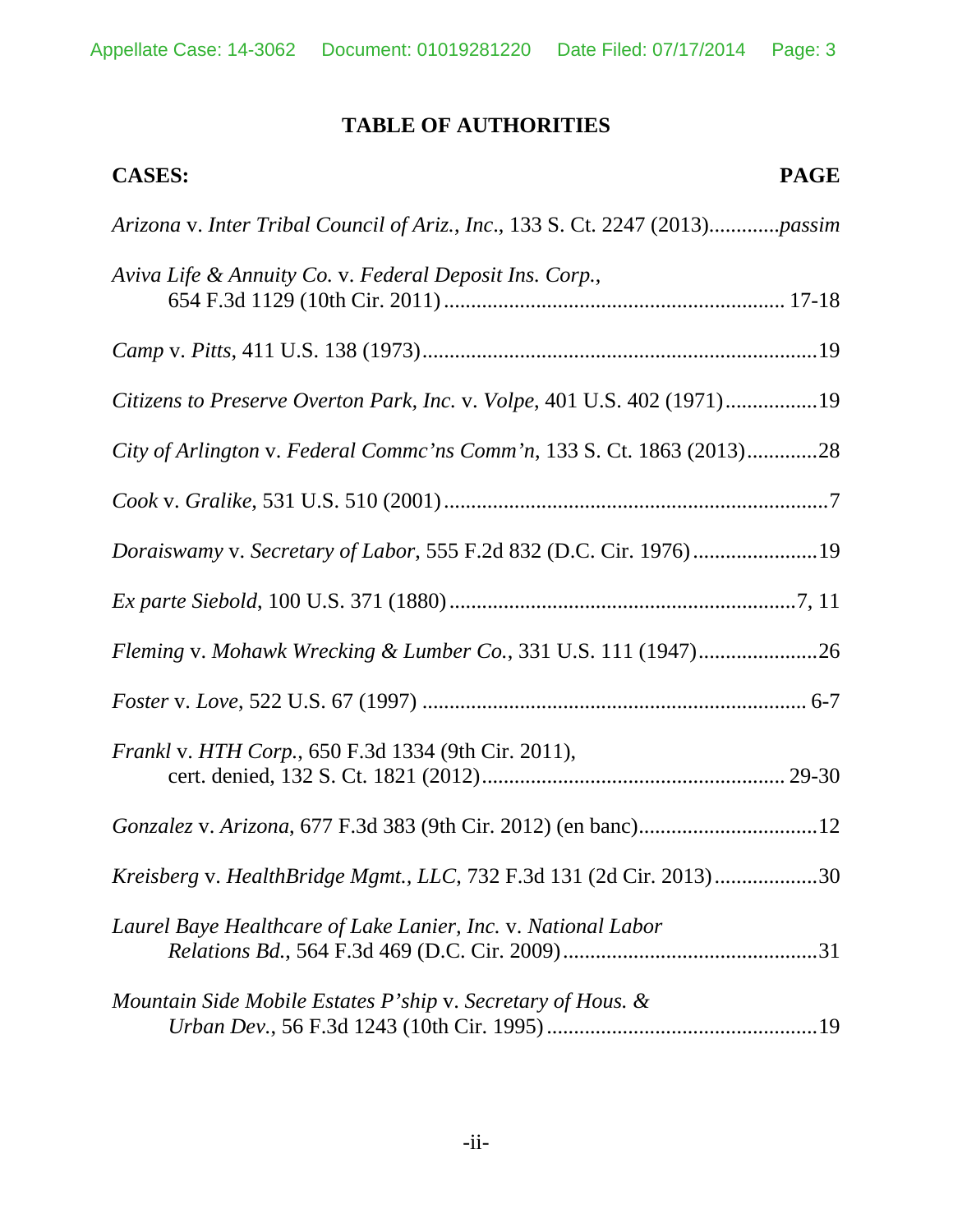| <b>PAGE</b><br><b>CASES</b> (continued):                                 |
|--------------------------------------------------------------------------|
| National Wildlife Fed'n v. Burford, 871 F.2d 849 (9th Cir. 1989) 19      |
| New Process Steel, L.P. v. National Labor Relations Bd.,                 |
| Oklahoma v. Environmental Prot. Agency, 723 F.3d 1201 (10th Cir. 2013)28 |
| Olenhouse v. Commodity Credit Corp., 42 F.3d 1560 (10th Cir. 1994)19     |
|                                                                          |
| Overstreet v. El Paso Disposal, L.P., 625 F.3d 844 (5th Cir. 2010)31     |
| Overstreet v. SFTC, LLC, 943 F. Supp. 2d 1296 (D.N.M. 2013) 31           |
|                                                                          |
|                                                                          |
|                                                                          |
| U.S. Telecom Ass'n v. Federal Commc'ns Comm'n,                           |
|                                                                          |
|                                                                          |
|                                                                          |
| W. Watersheds Project v. Bureau of Land Mgmt.,                           |
|                                                                          |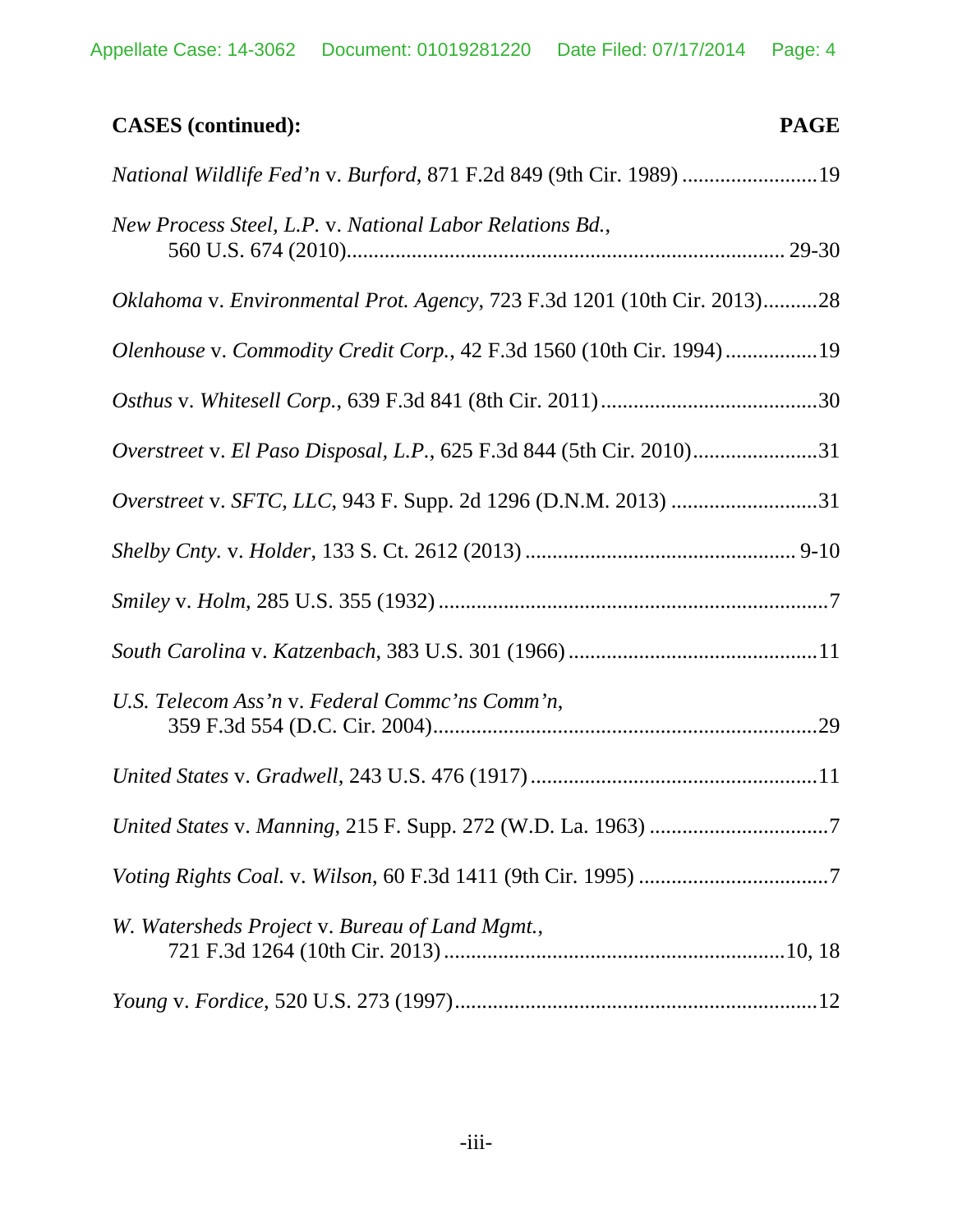| <b>CONSTITUTION AND STATUTES:</b>          | <b>PAGE</b> |
|--------------------------------------------|-------------|
|                                            |             |
| Administrative Procedure Act (APA)         |             |
|                                            |             |
|                                            |             |
|                                            |             |
|                                            |             |
|                                            |             |
| Help America Vote Act (HAVA)               |             |
|                                            |             |
|                                            |             |
|                                            |             |
| The National Voter Registration Act (NVRA) |             |
|                                            |             |
|                                            |             |
|                                            |             |
|                                            |             |
|                                            |             |
|                                            |             |
|                                            |             |
|                                            |             |
| <b>REGULATIONS:</b>                        |             |
|                                            |             |
|                                            |             |
|                                            |             |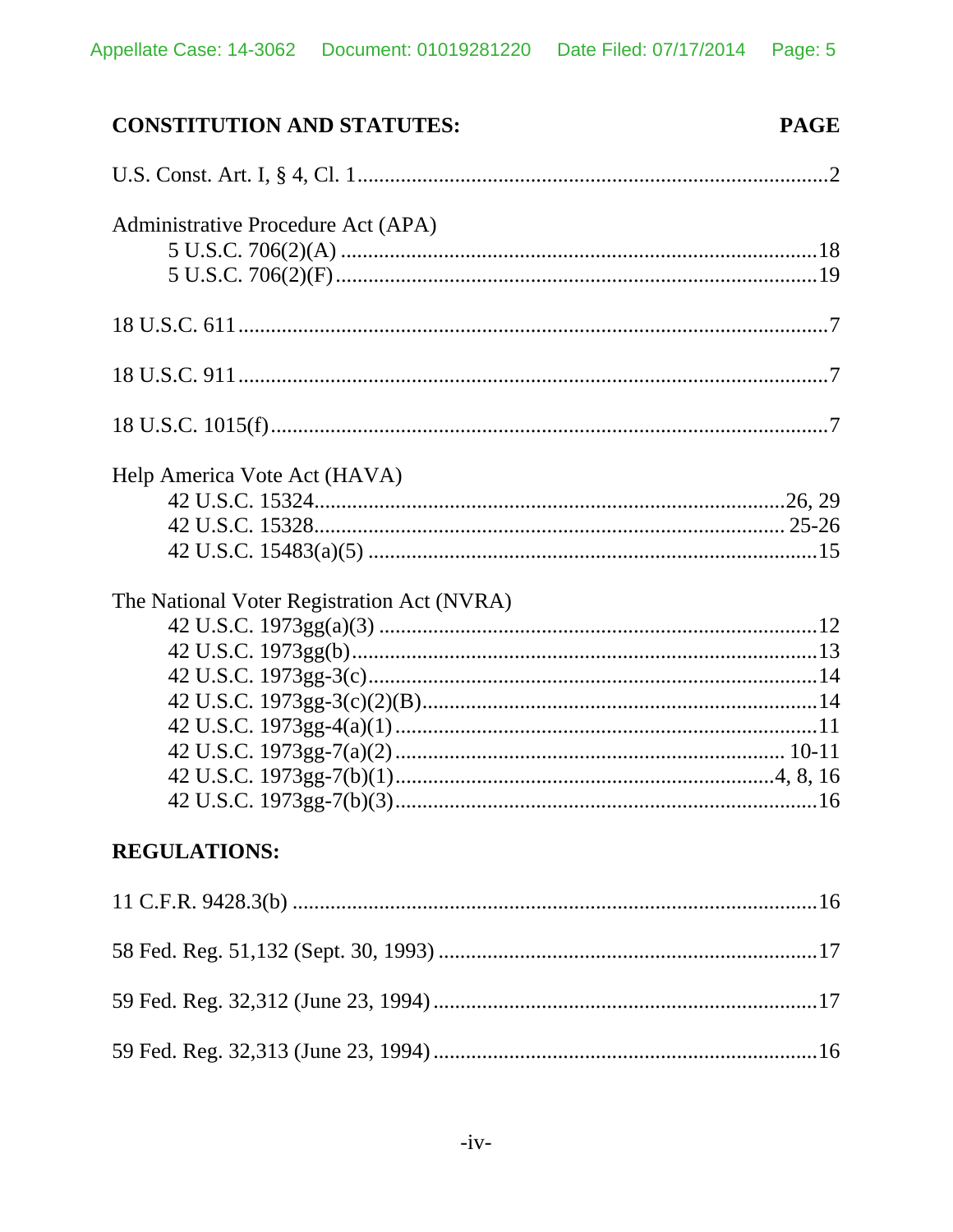| <b>REGULATIONS</b> (continued): | <b>PAGE</b> |
|---------------------------------|-------------|
|                                 |             |
|                                 |             |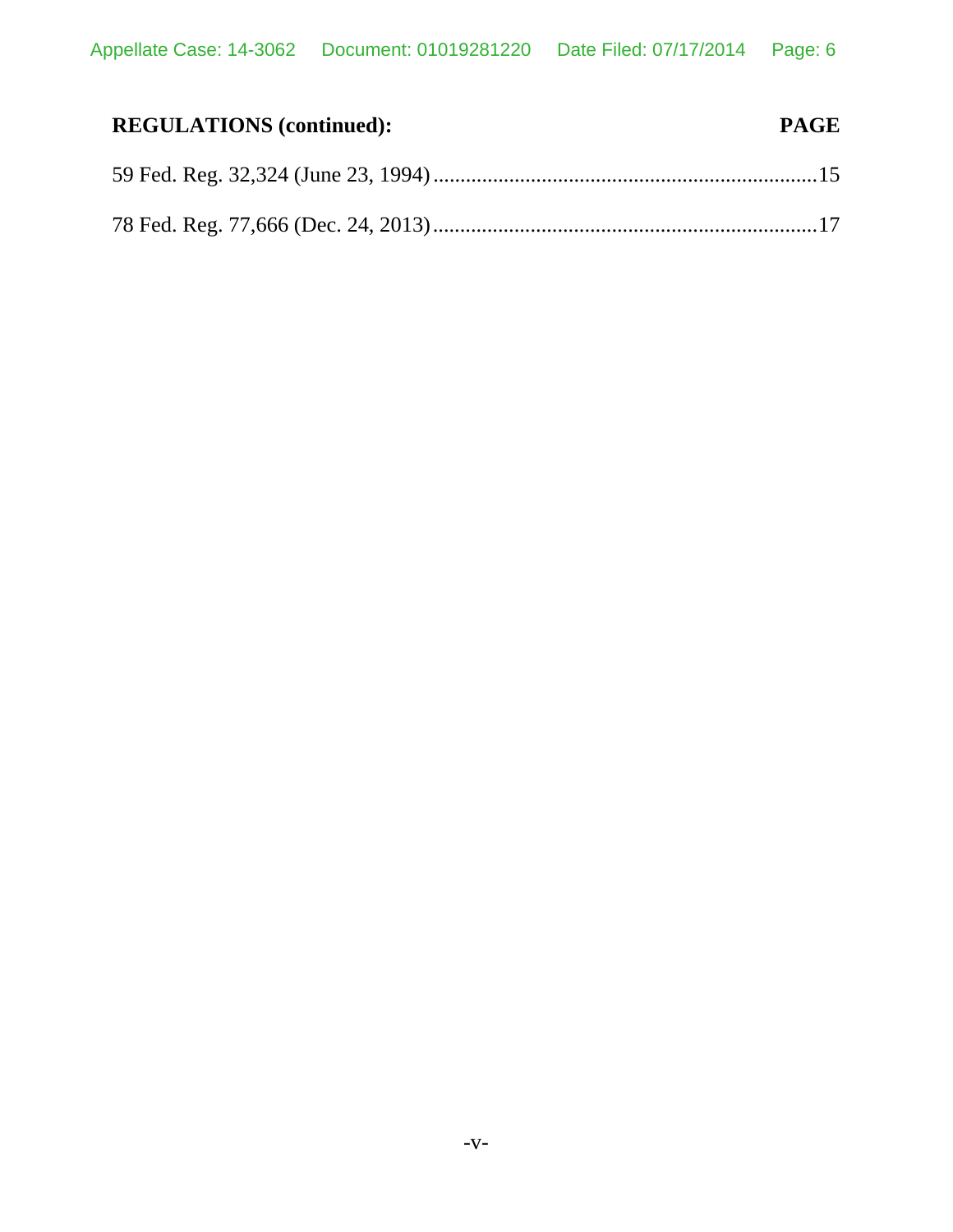### IN THE UNITED STATES COURT OF APPEALS FOR THE TENTH CIRCUIT

\_\_\_\_\_\_\_\_\_\_\_\_\_\_\_\_\_\_\_\_\_\_\_\_\_\_

Nos. 14-3062, 14-3072

KRIS W. KOBACH, *et al*.,

Plaintiffs-Appellees

v.

UNITED STATES ELECTION ASSISTANCE COMMISSION, *et al*.,

Defendants-Appellants

and

PROJECT VOTE, INC., *et al*.,

\_\_\_\_\_\_\_\_\_\_\_\_\_\_\_\_\_\_\_\_\_\_\_\_\_\_\_

Intervenors-Appellants

ON APPEAL FROM THE UNITED STATES DISTRICT COURT FOR THE DISTRICT OF KANSAS, No. 5:13-cv-4095 THE HONORABLE ERIC F. MELGREN

> REPLY BRIEF FOR THE UNITED STATES ELECTION ASSISTANCE COMMISSION

> > \_\_\_\_\_\_\_\_\_\_\_\_\_\_\_\_\_\_\_\_\_\_\_\_\_\_\_

\_\_\_\_\_\_\_\_\_\_\_\_\_\_\_\_\_\_\_\_\_\_\_\_\_\_\_

### **INTRODUCTION**

In *Arizona* v. *Inter Tribal Council of Arizona*, *Inc.*, 133 S. Ct. 2247 (2013)

(*ITCA*), the Supreme Court construed the National Voter Registration Act (NVRA)

to give the Election Assistance Commission (EAC or Commission) the authority to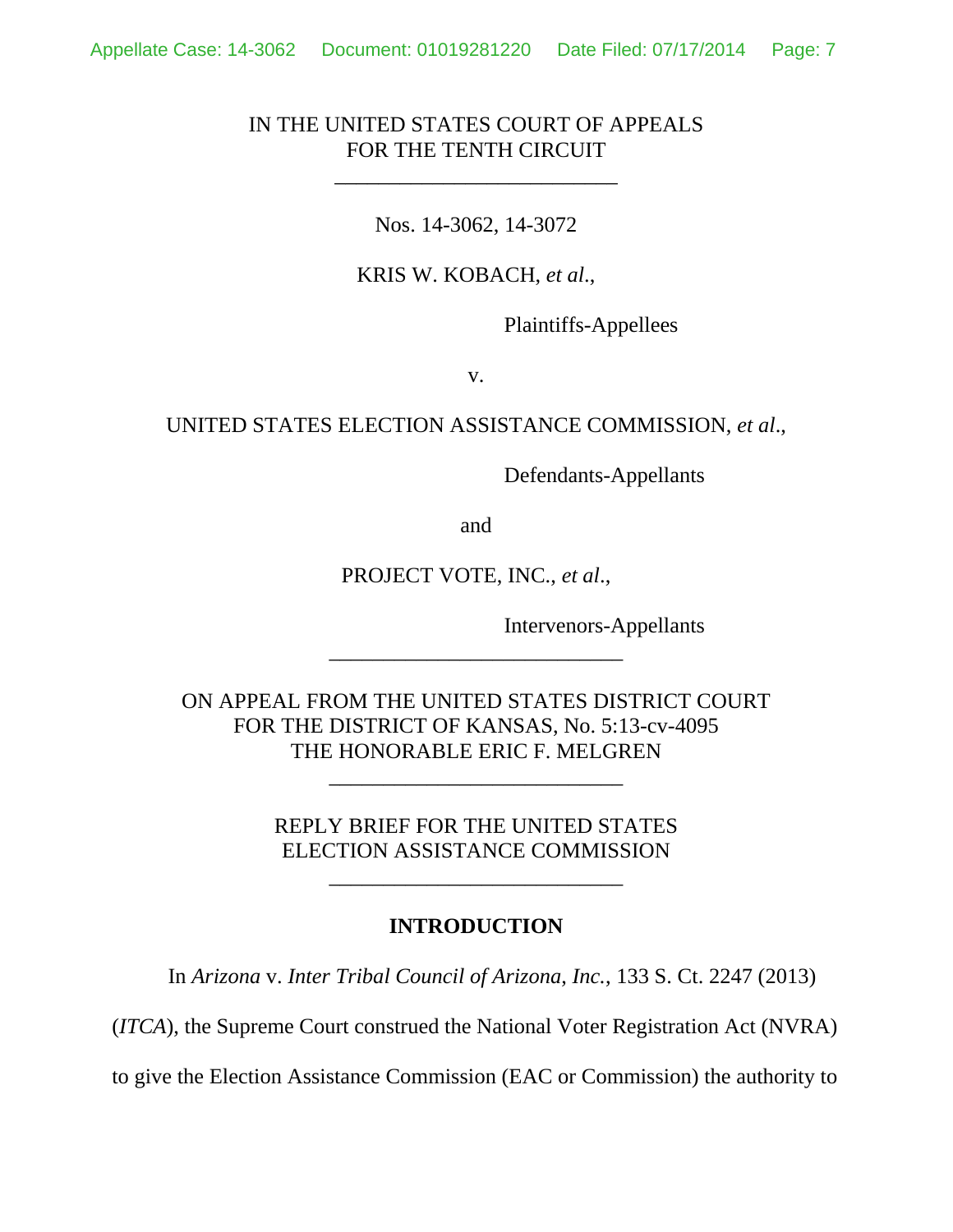create and modify the Federal Form in consultation with state election officials, rather than empowering the States to direct the EAC regarding the contents of the form. In opposition to that ruling, the States of Arizona and Kansas argue that the NVRA cannot be read to permit the EAC "to second guess" their proof-ofcitizenship requirements because doing so would permit a federal agency to displace the States' "exclusive power to establish and enforce the qualifications for voting." States' Br. 12; see also States' Br. 18, 23, 36. Because, in their view, allowing the Commission to determine for itself whether the States' requested citizenship documentation requirements are "necessary" would infringe the States' alleged exclusive constitutional power to establish and enforce voter qualifications, they argue that the canon of constitutional avoidance must preclude construing the NVRA to give the EAC that authority. The States also argue in the alternative that, if construed to give the Commission that authority, the statute would be unconstitutional as applied. States' Br. 13, 45-46.

The States are wrong, however, in claiming "exclusive" authority to "enforce" (in addition to "establishing") voter qualifications. Not only *ITCA* itself, but more than a century of Supreme Court precedents, establish that, under the Elections Clause, U.S. Const. Art. I, § 4, Cl. 1, Congress not only enjoys *concurrent* authority with the States to regulate voting procedures such as registration but has plenary authority to supplement or preempt state law as it sees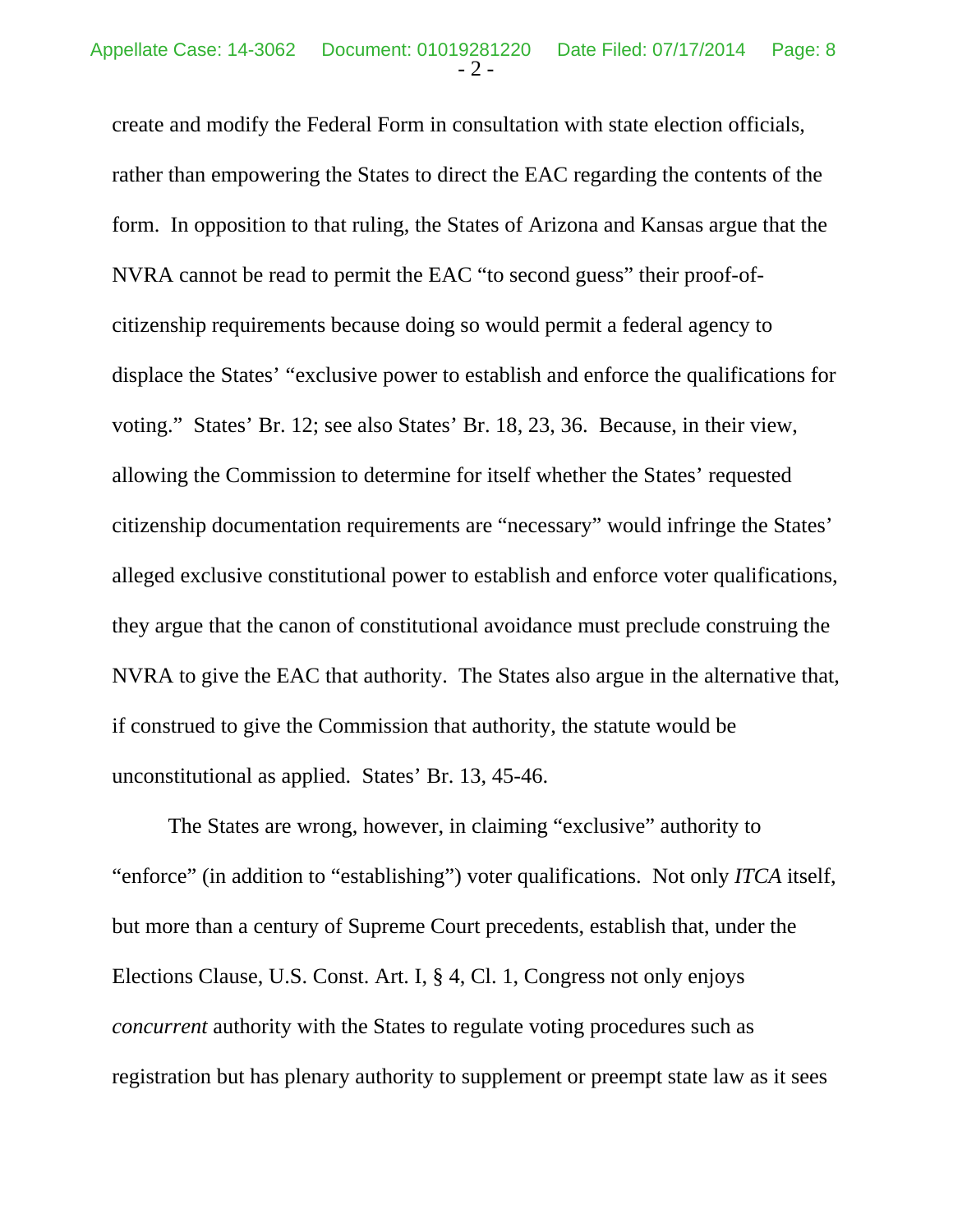fit. Indeed, if the States had *exclusive* authority to enforce their eligibility requirements, they would have won the case in *ITCA*.

Because the States' assertion that they have exclusive constitutional power to enforce voter eligibility requirements is unfounded, their entire argument regarding constitutional doubt and the Commission's alleged "nondiscretionary" duty to include the States' requested proof-of-citizenship instructions collapses. And with respect to the merits of the EAC's decision, the States offer no persuasive reason to reject the Commission's careful and thorough decision as arbitrary and capricious under Administrative Procedure Act (APA) standards.

Finally, both the States and the Valle del Sol Intervenors group (Valle del Sol) argue, for different reasons, that the Commission had no authority to issue its decision without a quorum. Neither argument has merit. Pursuant to a valid delegation of authority by the Commission, acting with a quorum, the acting Executive Director had authority to act on (and reject) the States' modification requests.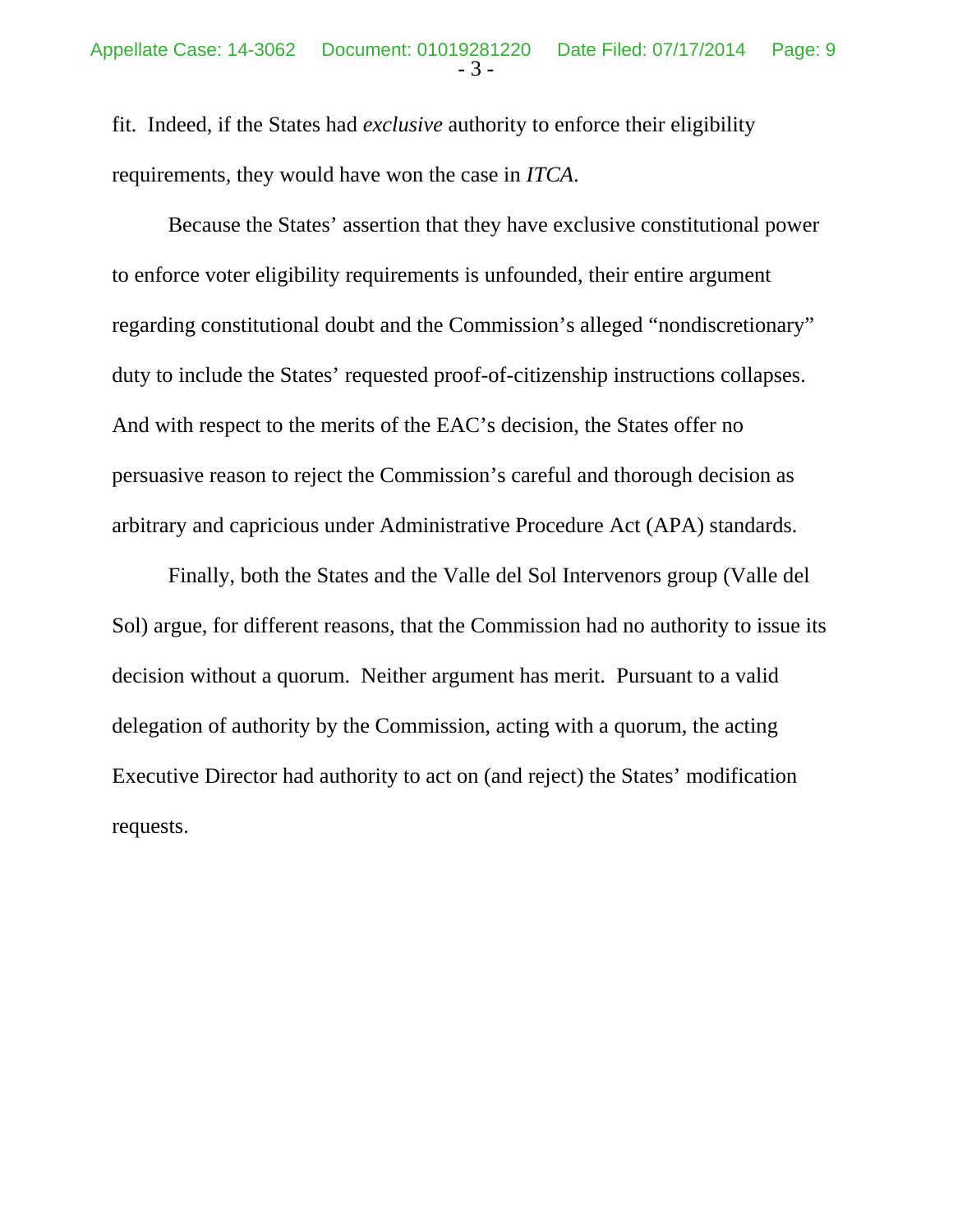### **ARGUMENT**

### **I**

# **THE COMMISSION HAS AUTHORITY TO DETERMINE ITSELF WHETHER ADDING THE STATES' PROOF-OF-CITIZENSHIP REQUIREMENTS TO THE FEDERAL FORM IS "NECESSARY"**

*A. The States Do Not Have Exclusive Authority To Enforce Voter Eligibility Requirements* 

 1. No one disputes that Arizona and Kansas are entitled both to define voter qualifications for federal elections and to adopt registration requirements to protect the integrity and reliability of the electoral process. States' Br. 2, 17-19. The question presented here is whether the States' registration requirements trump a decision by an expert federal agency, acting pursuant to an express congressional delegation of authority, that these registration requirements are not "necessary to enable the appropriate State election official to assess the eligibility of the applicant and to administer voter registration and other parts of the election process." 42 U.S.C. 1973gg-7(b)(1). The Supreme Court already resolved the questions of the Commission's authority and the Federal Form's primacy in *ITCA*. The Court concluded in no uncertain terms that "the fairest reading of the statute is that a state-imposed requirement of evidence of citizenship not required by the Federal Form is 'inconsistent with' the NVRA's mandate that States 'accept and use' the Federal Form." *Arizona* v. *Inter Tribal Council of Ariz., Inc.*, 133 S. Ct. 2247, 2257 (2013) (*ITCA*); see also *id.* at 2255 (describing EAC's authority).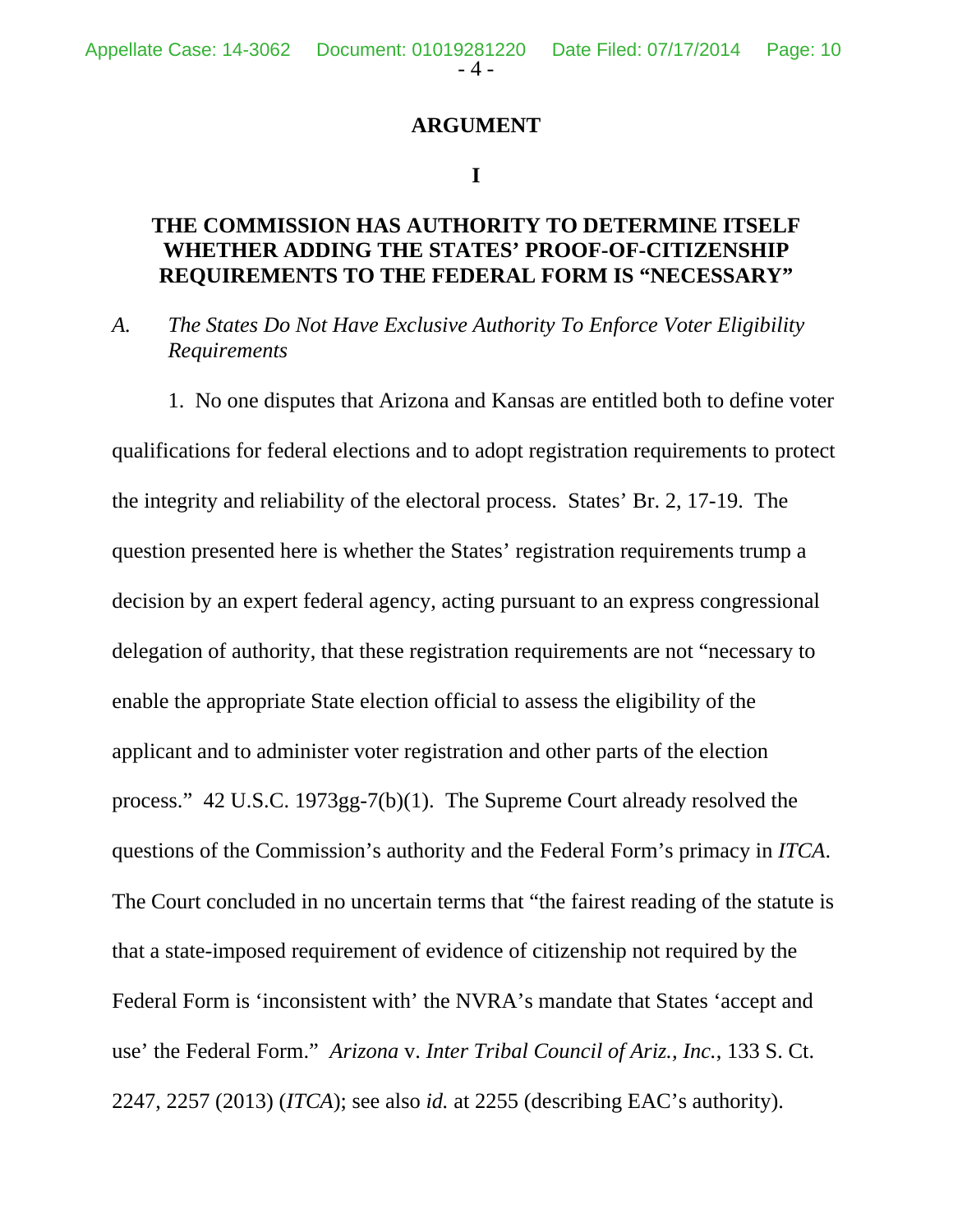Nonetheless, the States repeatedly assert that the Commission has a "nondiscretionary duty" to execute their requests to add citizenship documentation requirements to the Federal Form's state-specific instructions because the States have exclusive authority both to establish *and enforce* voter qualifications. See, *e.g.*, States' Br. 12-14, 18, 23, 36. Moreover, they claim that the Supreme Court in *ITCA* recognized the States' exclusive power. States' Br. 18, 23. These claims are baseless. The Court in *ITCA* never held that, short of *precluding* a State from obtaining necessary information, Congress lacks authority under the Elections Clause to adopt registration requirements and otherwise enforce state voter qualifications and prevent voter fraud with respect to federal elections.

The States' argument proves too much. If the States had exclusive authority to enforce voting qualifications, Congress would have been powerless to authorize the EAC to prescribe a Federal Form in the first place.<sup>1</sup> Indeed, if the States' power to enforce voter qualifications such as citizenship were exclusive, then Arizona would have won *ITCA*, for there would have been no basis for the Court's finding of preemption.

<sup>&</sup>lt;sup>1</sup> As discussed in our opening brief, the NVRA and the Help America Vote Act (HAVA) require that the Federal Form facilitate the assessment of an applicant's voting eligibility, including citizenship, in several respects. EAC Br. 4-5.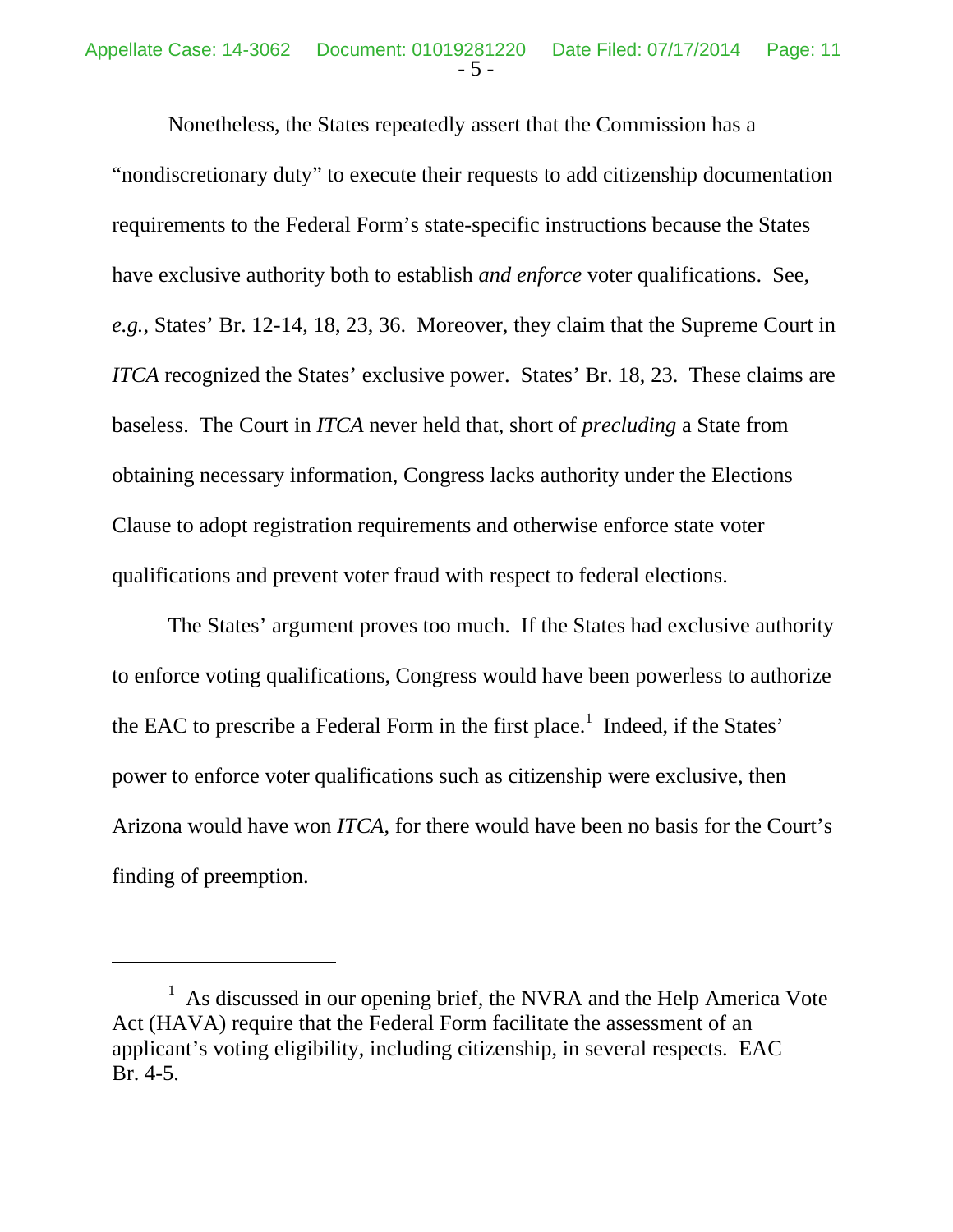2. Not only is the States' assertion of exclusive authority to enforce their voter qualifications at odds with *ITCA*'s result, but it cannot be squared with *ITCA*'s reasoning, precedent, or the myriad instances in which Congress has exercised plenary authority to regulate voter registration procedures and protect the integrity of federal elections.

As discussed in our opening brief (at 29-33), the States' misguided constitutional argument depends on conflating substantive eligibility requirements for voting in federal elections—which the States have authority to set—and the registration procedures by which they enforce those requirements, which Congress may modify or preempt. As the Court recognized in *ITCA*: "In practice, the [Elections] Clause functions as 'a default provision; it invests the States with responsibility for the mechanics of congressional elections, but only so far as Congress declines to pre-empt state legislative choices.'" 133 S. Ct. at 2253 (quoting *Foster* v. *Love*, 522 U.S. 67, 69 (1997)). The Clause "empowers Congress to pre-empt state regulations governing the 'Times, Places and Manner' of holding congressional elections," *ibid.*, and thus "to regulate *how* federal elections are held," *id.* at 2257. The Court's longstanding, "commonsense view" is that the "manner" of holding federal elections "encompasses matters like 'notices, registration, supervision of voting, protection of voters, prevention of fraud and corrupt practices, counting of votes, duties of inspectors and canvassers, and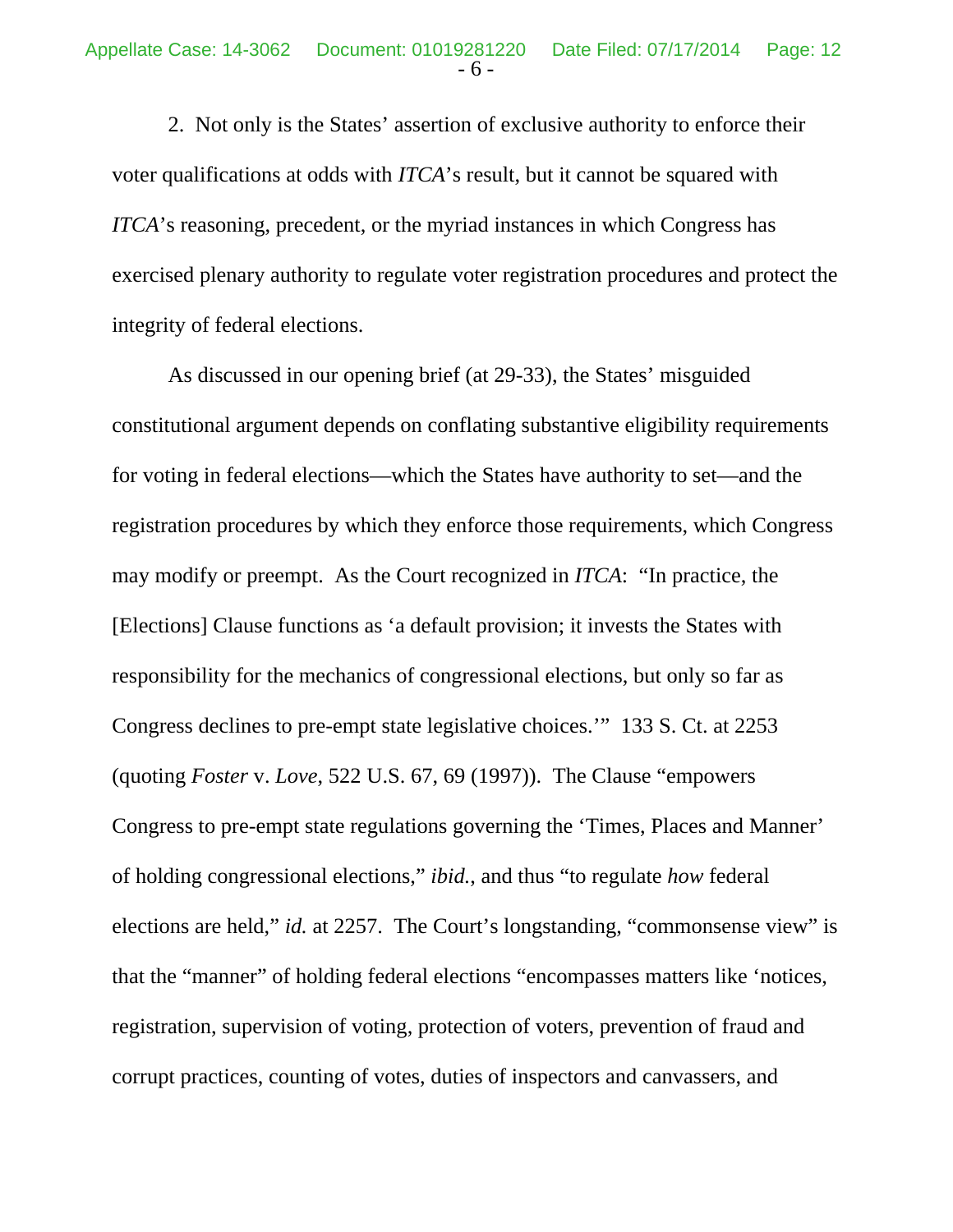making and publication of election returns.'" *Cook* v. *Gralike*, 531 U.S. 510, 523- 524 (2001) (quoting *Smiley* v. *Holm*, 285 U.S. 355, 366 (1932)); accord *Ex parte Siebold*, 100 U.S. 371, 382-399 (1880); *Voting Rights Coal.* v. *Wilson*, 60 F.3d 1411, 1414 (9th Cir. 1995) (citing *United States* v. *Manning*, 215 F. Supp. 272, 284 (W.D. La. 1963) (Wisdom, J., for three-judge court)); EAC Br. 29-30. Because the States' laws requiring documentary proof of citizenship address the *manner* in which voter registration is conducted, they are subject to preemption by Congress. See *ITCA*, 133 S. Ct. at 2253-2254; accord *Foster*, 522 U.S. at 69.<sup>2</sup>

Finally, Congress has enacted many laws to enforce the universal voter qualification of citizenship—legislation that may not have been within congressional power had the States' authority to enforce voter qualifications been exclusive. See, *e.g.*, 18 U.S.C. 611 (voting by aliens); 18 U.S.C. 911 (misrepresentation of citizenship); 18 U.S.C. 1015(f) (false claim of citizenship in

<sup>&</sup>lt;sup>2</sup> The States argue for the first time in their brief in this Court that "being" registered is itself a qualification for being an elector." States' Br. 47. But as in *ITCA*, this Court should "resolve this case on the theory on which it has hitherto been litigated: that *citizenship* (not registration) is the voter qualification [the State] seeks to enforce." 133 S. Ct. at 2259 n.9. In any event, as discussed in text, and in EAC Br. 29-33, the Supreme Court has long recognized that Congress has plenary authority under the Elections Clause to regulate voter registration procedures in federal elections. The States cannot evade that precedent by recasting the relevant voter qualification as "registration" instead of (or in addition to) "citizenship."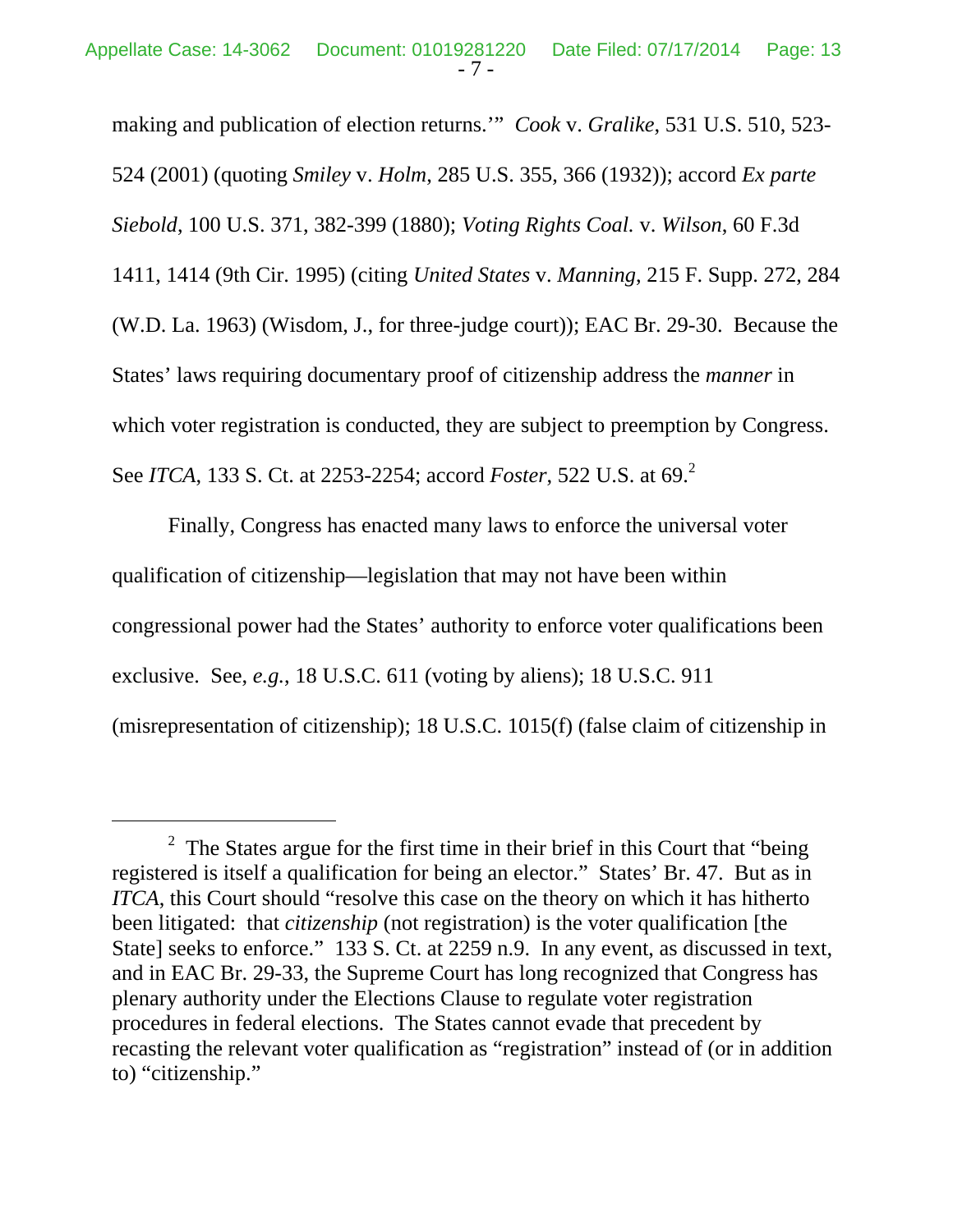connection with voter registration or voting); see also Aplt. App. at 1310 n.19 (citing additional federal statutes).

*B. Construing The NVRA To Grant The Commission The Power To Make Its Own Determination Of "Necessity" Raises No Constitutional Concerns* 

The States insist that construing the NVRA to grant the Commission the power to make its own assessment whether the States' requested modifications to the Federal Form are "necessary" would raise serious constitutional doubts, would constitute an unconstitutional preclearance system, and would be unconstitutional as applied. States' Br. 12-24, 45-49.

1. The States continue to misread the critical passage in *ITCA*. States' Br. 14-21. To be sure, the Court recognized that "the power to establish voting requirements is of little value without the power to enforce those requirements," and thus "it would raise serious constitutional doubts if a federal statute precluded a State from obtaining the information necessary to enforce its voter qualifications." 133 S. Ct. at 2258-2259. But the Court explicitly found that NVRA does no such thing. The Court agreed with the government that the "necessity" requirement of Section 1973gg-7(b)(1) sets "a floor with respect to the contents of the Federal Form," as well as a "ceiling." *Id.* at 2259; see also EAC Br. 30 & n.6.

 That recognition removed any vestiges of constitutional doubt and satisfied the Court that the NVRA's "necessity" standard suffices for constitutional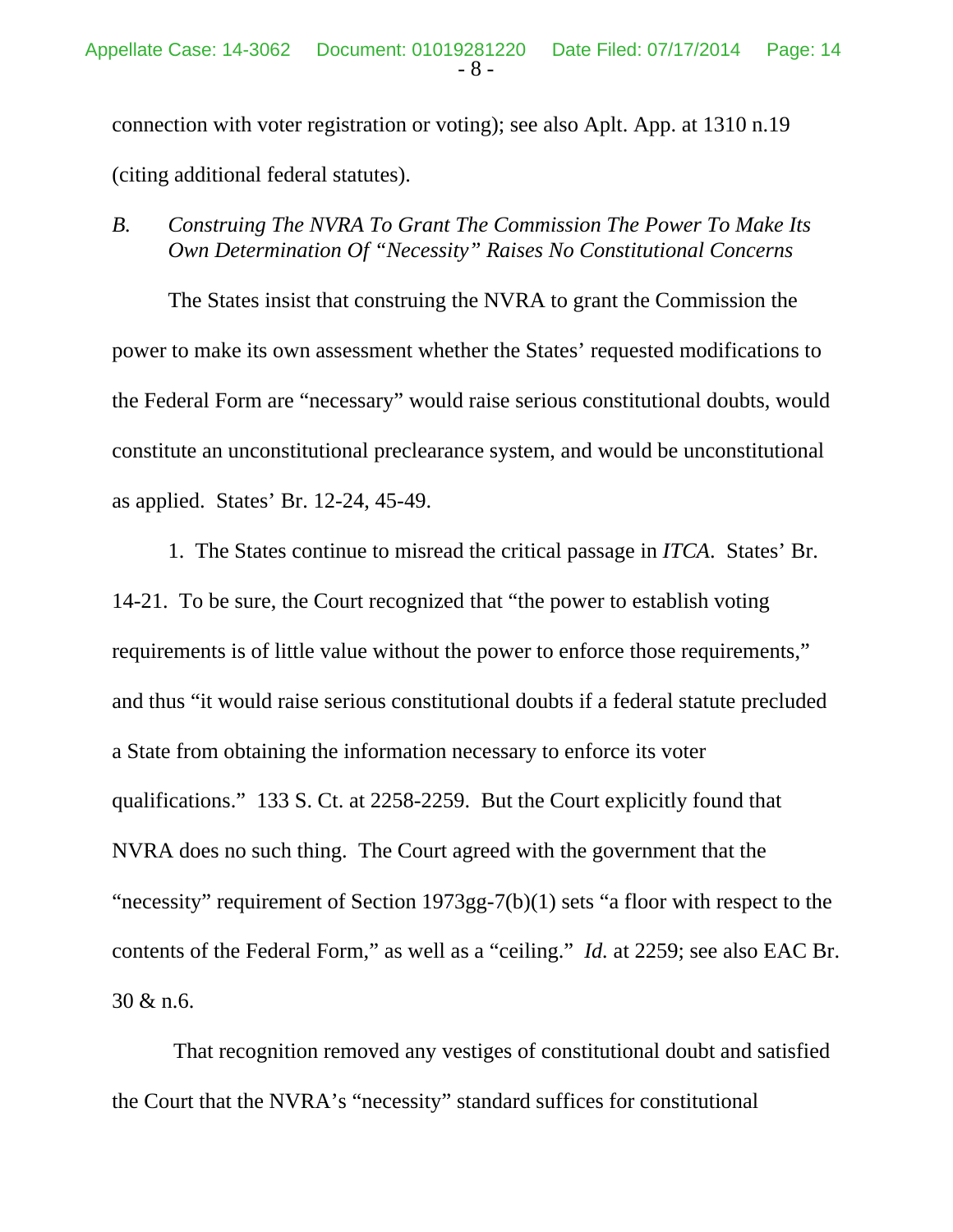purposes. Since "a State may request that the EAC alter the Federal Form to include information the State deems necessary to determine eligibility," and "may challenge the EAC's rejection of that request" in an APA suit, "*no constitutional doubt* is raised by giving the 'accept and use' provision of the NVRA its fairest reading." *ITCA*, 133 S. Ct. at 2259 (emphasis added).<sup>3</sup>

2. Invoking the Supreme Court's decision in *Shelby County* v. *Holder*, 133 S. Ct. 2612 (2013), the States argue that the EAC's interpretation of its authority under the NVRA raises serious constitutional doubts because allowing the Commission to determine what information is "necessary" constitutes an unconstitutional preclearance system. States' Br. 21-24, 46-47. Not so. The Voting Rights Act preclearance regime, which was based on Congress's authority to enforce the post-Civil War amendments, "sharply departs" from the "basic principles" that States have "the power to regulate elections," *Shelby County*, 133 S. Ct. at 2623-2624 (citation omitted), "suspend[ing] '*all* changes to state election law—however innocuous—until they have been precleared by federal authorities

<sup>&</sup>lt;sup>3</sup> The Court suggested only one circumstance in which Arizona could potentially bring a constitutional claim—if the EAC, for lack of a quorum, is "incapable" of acting on the State's request to modify the Federal Form. Only then might Arizona "be in a position to assert a constitutional right to demand concrete evidence of citizenship apart from the Federal Form." *ITCA*, 133 S. Ct. at 2260 n.10. As discussed in Part III, *infra*, the Commission had the requisite authority to act on the States' requests.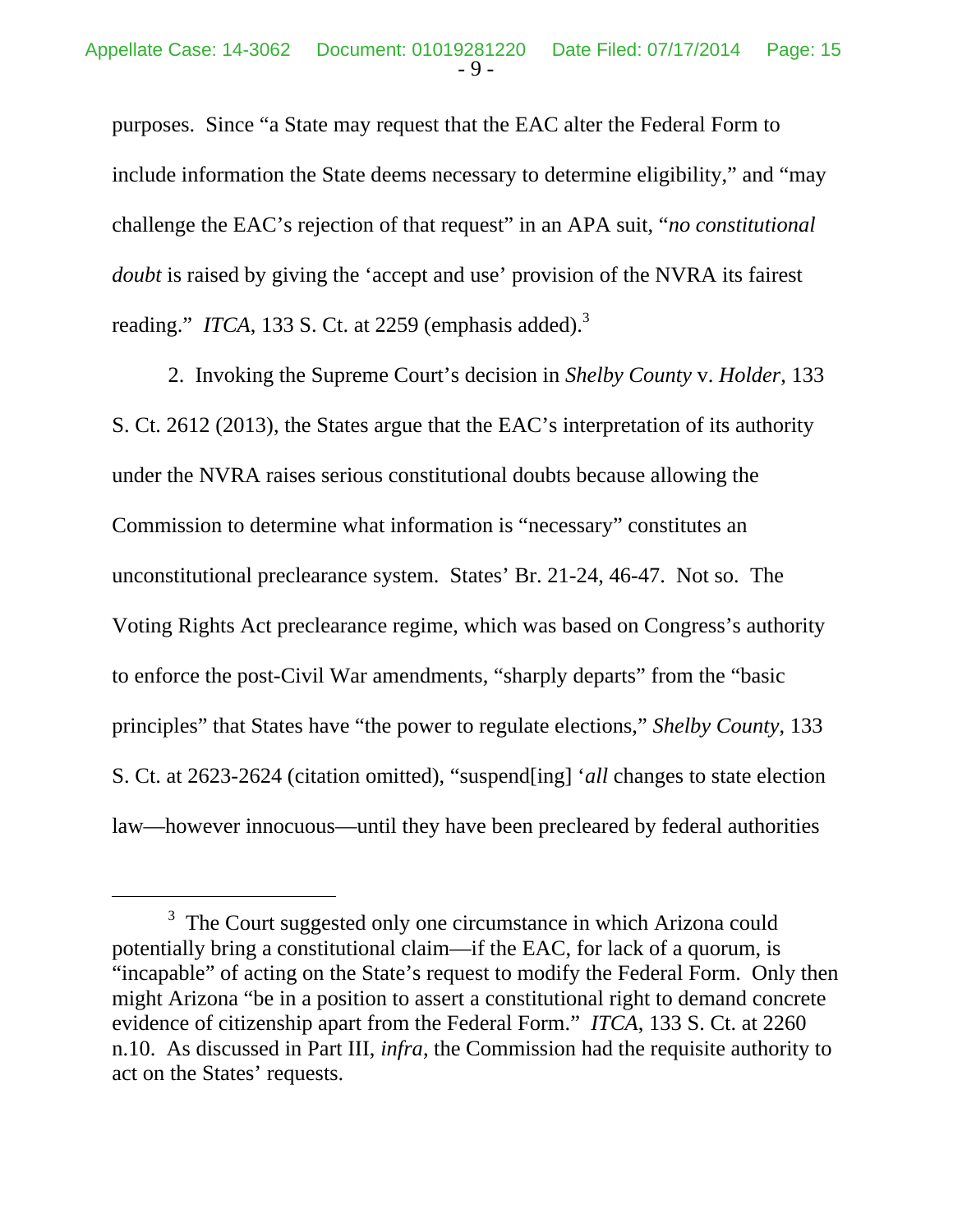in Washington, D.C.'" *Id.* at 2624 (citation omitted). Here, by contrast, Congress has delegated a narrow authority to the EAC to "develop a mail voter registration application form" for federal elections. 42 U.S.C. 1973gg-7(a)(2).

The States argue, and the EAC agrees, that no "constitutionally enumerated power supports granting the EAC discretion to *preclude* the States from enforcing their voter qualifications laws." States' Br. 23 (emphasis added). But here the Commission made a factual determination that the States were *not* so precluded: "[T]he evidence reflects the States' ability to identify potential non-citizens and thereby enforce their voter qualifications relating to citizenship, even in the absence of the additional instructions they requested on the Federal Form." Aplt. App. at 1306. That determination is entitled to deference. *W. Watersheds Project* v. *Bureau of Land Mgmt.*, 721 F.3d 1264, 1273 (10th Cir. 2013); see also Part II, *infra*.

As the Court in *Shelby County* recognized, "the Federal Government retains significant control over federal elections." 133 S. Ct. at 2623. More specifically, Congress has constitutional power under the Elections Clause to adopt procedural requirements governing the manner in which voters prove their eligibility to vote, even if it means displacing some aspects of the States' own regulatory scheme. EAC Br. 31-32. Nor is there any constitutional obstacle, as the States suggest (Br. 37 n.7), to Congress delegating the function of making discretionary judgments in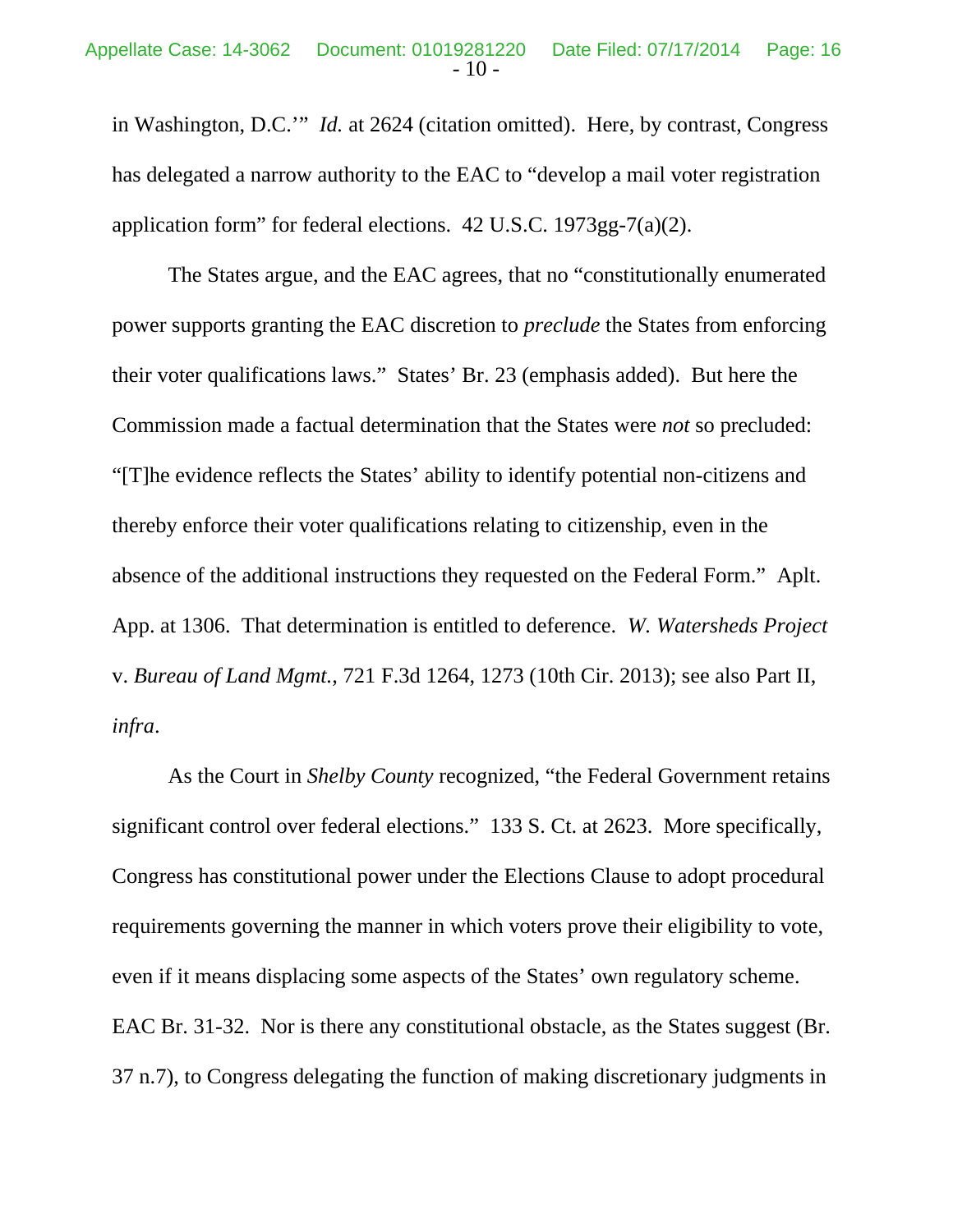implementing Congress's registration scheme, whether the source of Congress's constitutional authority is the Fifteenth Amendment or the Elections Clause. The Supreme Court has upheld congressional delegations to subordinates that involved a far greater displacement of state registration regimes by federal officers' decisions. See *South Carolina* v. *Katzenbach*, 383 U.S. 301, 335 (1966); *United States* v. *Gradwell*, 243 U.S. 476, 483 (1917); *Ex parte Siebold*, 100 U.S. at 379- 380.

In sum, the district court had no cause to rely on the constitutional avoidance canon, and the States' alternative as-applied constitutional challenge to the NVRA is equally meritless. Congress's vesting of authority in the EAC to prescribe the contents of the Federal Form, including the power to make its own assessment of whether information requested by the States is "necessary," is securely rooted in precedent and historical practice.

*C. The NVRA Gives The EAC Authority To Determine For Itself Whether Adding The States' Proof-Of-Citizenship Requirements To The Federal Form Is Necessary*

1. Once the States' constitutional doubt arguments are laid to rest, the remainder of their statutory argument founders. The NVRA directs the Commission to "develop" the Federal Form "in consultation with the chief election officers of the States," not as directed by the States. 42 U.S.C. 1973gg-7(a)(2); see also 42 U.S.C. 1973gg-4(a)(1) ("Each State shall accept and use the mail voter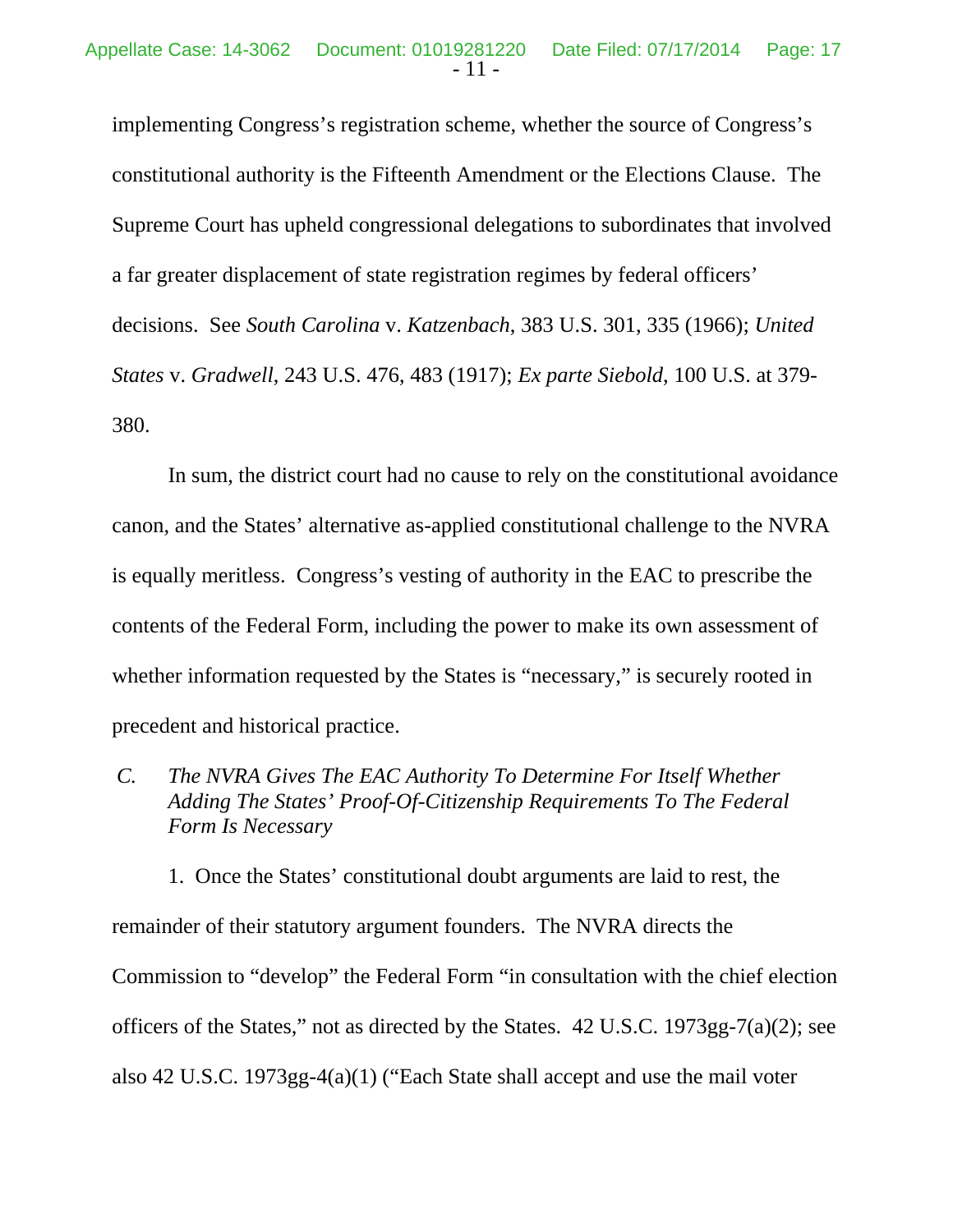registration application form prescribed by the \* \* \* Commission"). As the Court recognized in *ITCA*: "Each state-specific instruction *must be approved by the EAC* before it is included on the Federal Form." 133 S. Ct. at 2252 (emphasis added); *id.* at 2255 (describing EAC's authority); accord *Gonzalez* v. *Arizona*, 677 F.3d 383, 400 (9th Cir. 2012) (en banc) ("While states may suggest changes to the Federal Form, the EAC has the ultimate authority to adopt or reject those suggestions."); see also EAC Br. 17-27.

The NVRA requires States "to provide simplified systems for registering to vote in federal elections." *Young* v. *Fordice*, 520 U.S. 273, 275 (1997) (emphasis omitted). Indeed, Congress intended the NVRA to address precisely the sort of practice at issue here—state registration requirements that needlessly discourage or impede voter registration for federal elections. See 42 U.S.C. 1973gg(a)(3); EAC Br. 24-25. To increase the number of eligible citizens registered to vote in federal elections, to streamline the process, and to promote sufficient uniformity to facilitate registration drives across state lines, Congress provided that only information "necessary" to the enforcement of substantive eligibility requirements could be required on the Federal Form. It charged an expert agency (first the Federal Election Commission (FEC) and later, the EAC) with implementing that standard. It makes no sense that Congress would then require this expert agency to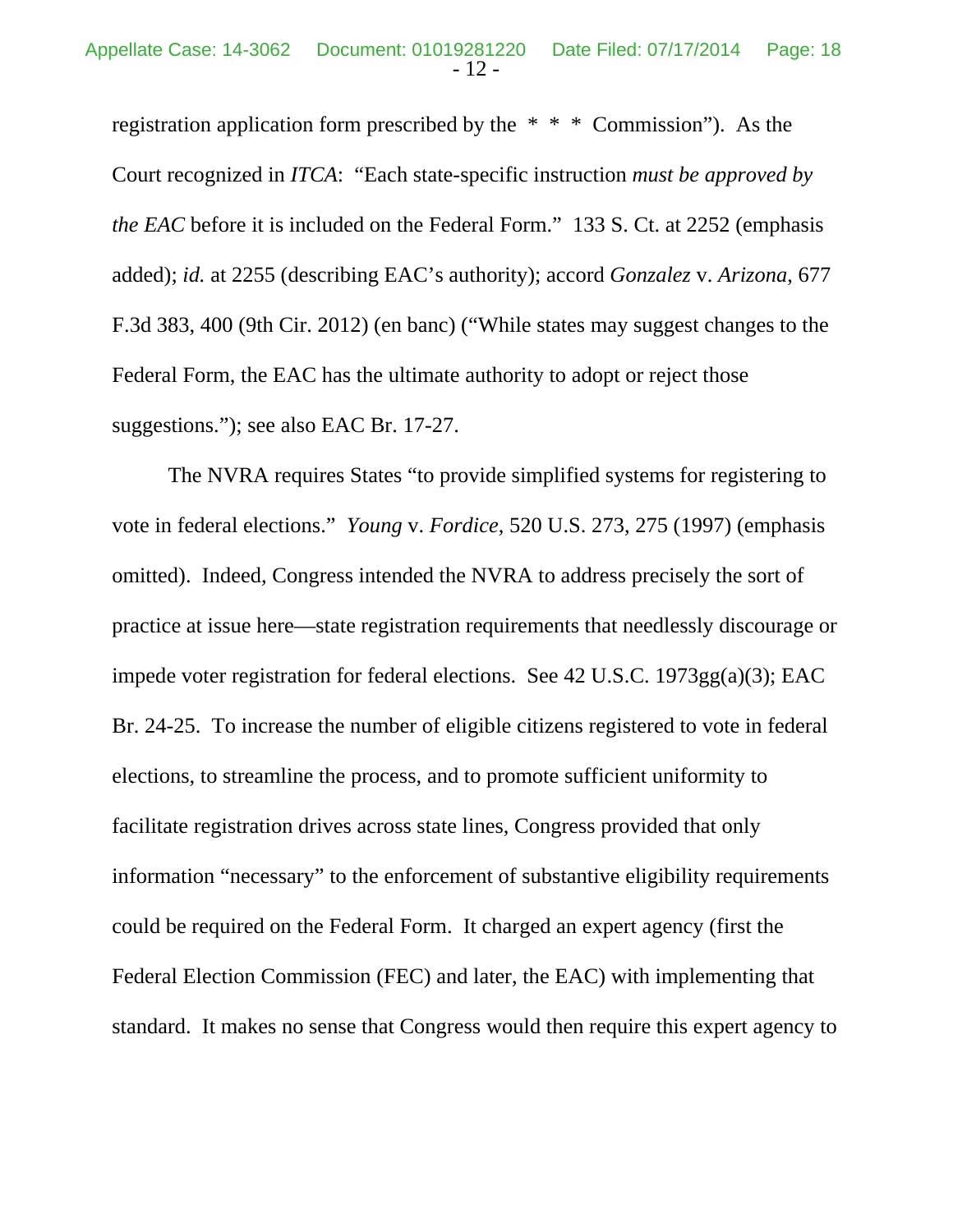rubber-stamp every requested modification to the Federal Form that a state official demands. EAC Br. 24-25; compare States' Br. 29.

 In *ITCA*, the Court confirmed this point: "[T]he Federal Form provides a backstop: No matter what procedural hurdles a State's own form imposes, the Federal Form guarantees that a simple means of registering to vote in federal elections will be available." 133 S. Ct. at 2255. The Court was not "concerned with States requiring information beyond that listed in state-specific instructions" (States' Br. 40), but with Arizona's reading of the statute as "permit[ting] a State to demand of Federal Form applicants every additional piece of information the States requires on its state-specific form." 133 S. Ct. at 2256. Under that reading, the States could demand documentation such as a photograph, fingerprints, or DNA samples to establish identity; a utility bill or property title deed to prove residence; a background check to demonstrate the lack of criminal convictions, and more. Intervenors' Joint Br. 33; Pelosi Amicus Br. 7. "If that is so, the Federal Form ceases to perform any meaningful function, and would be a feeble means of 'increas[ing] the number of eligible citizens who register to vote in elections for Federal office.'" *ITCA*, 133 S. Ct. at 2256 (quoting 42 U.S.C. 1973gg(b)).<sup>4</sup>

 $4$  Because the EAC performs a gate-keeping function regarding the Federal Form's contents that it does not perform regarding other voter registration forms required or permitted by the NVRA, the States' attempted analogy to the NVRA provision requiring States to include a voter registration application form as part of (continued…)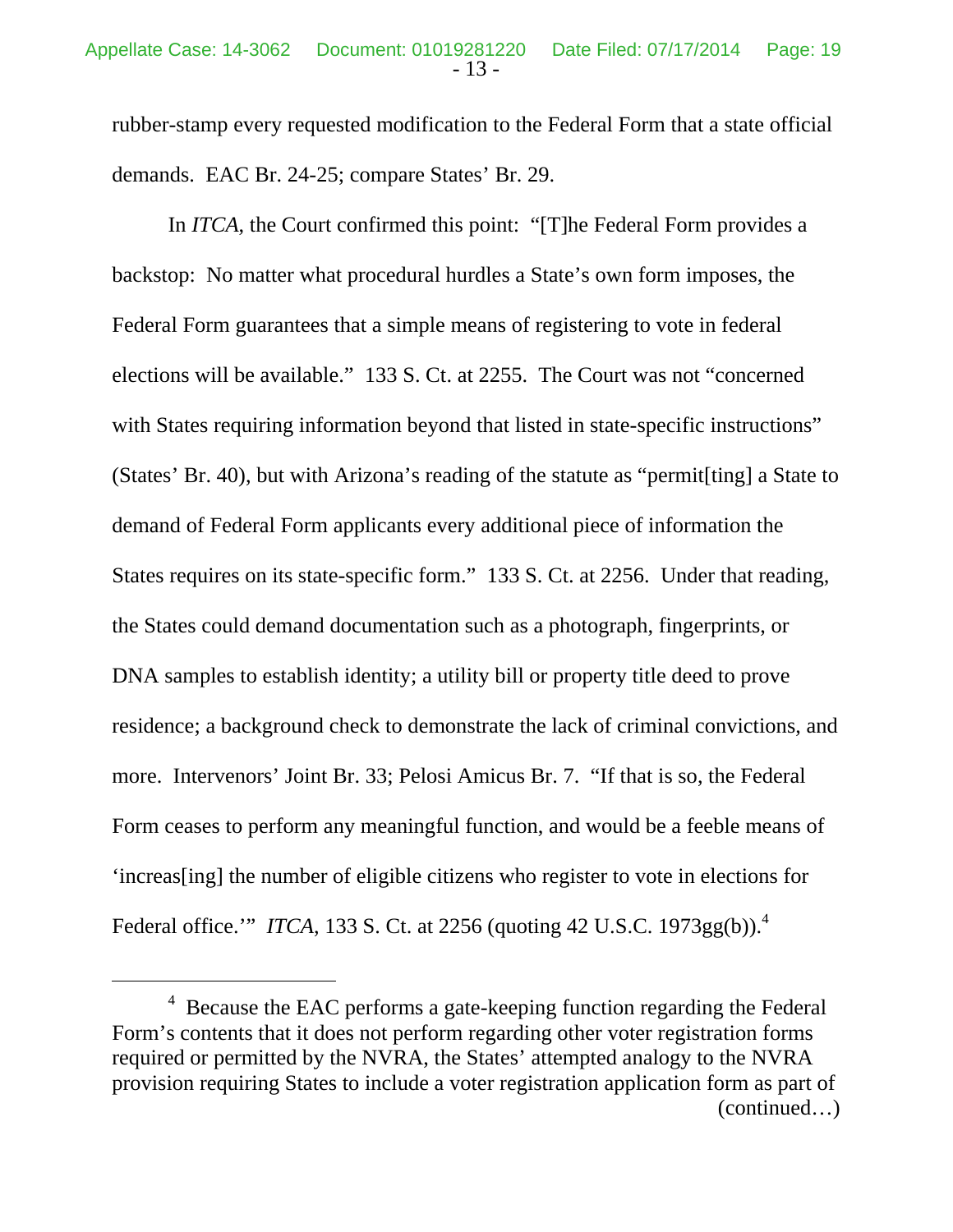The States claim that the Court resolved its "serious constitutional doubts" by holding that "the EAC is under a *nondiscretionary duty*" to include a State's requested instructions on the Federal Form. States' Br. 37; see also States' Br. 26. But the Commission's "nondiscretionary duty" comes into play only *after* a State has "establish[ed] in a reviewing court that a mere oath will not suffice to effectuate its citizenship requirement and that the EAC is *therefore* under a nondiscretionary duty to include [the State's] concrete evidence requirement on the Federal Form." *ITCA*, 133 S. Ct. at 2260 (emphasis added); see also *id.* at 2259 (referring to EAC's "validly conferred discretionary executive authority"). The Court's suggestion that Arizona could assert that it would be "arbitrary" for the EAC to refuse to include its proposed instructions when it had accepted allegedly similar instructions from Louisiana, $5$  confirms that the Court expected that Arizona would have to *persuade* the EAC (or a reviewing court) to grant its request for modification rather than that approval would be automatic. If the EAC must modify the Federal Form whenever a requesting State contends that such a change is necessary to implement a state statute, it would have made no sense for the

<sup>(…</sup>continued)

their driver's license applications is inapposite. See States' Br. 29-30 (citing 42 U.S.C. 1973gg-3(c)(2)(B)). The States—not the EAC—are charged with administering the "motor voter" program. 42 U.S.C. 1973gg-3(c); see also EAC Br. 20.

 $<sup>5</sup>$  The States have not made such an argument here.</sup>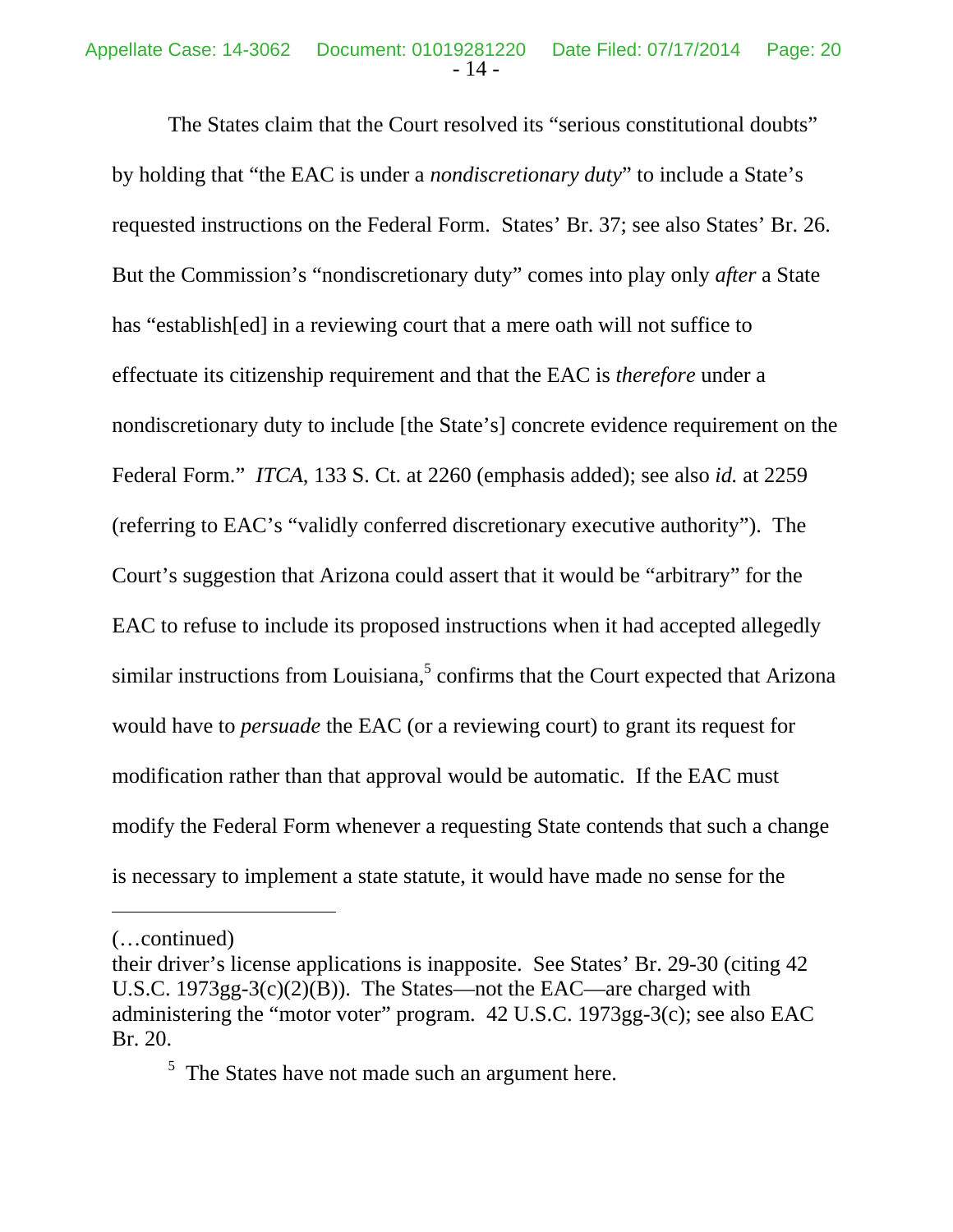Court to propose that Arizona "request" the EAC to modify the Federal Form, and then challenge the EAC's "rejection" of that request in an APA suit. Instead, the Court would have ruled outright that the Commission had no choice but to execute the change, thereby resolving the preemption issue by eliminating any conflict between the Federal Form and Arizona's requirements.

 2. Finally, neither the structure of the Federal Form nor the EAC's regulations obliges the Commission to rubber-stamp a State's requested modification of the Federal Form whenever the State avows that such a modification is necessary to comport with state law. Pointing to state-specific instructions requiring that the registrant provide additional identifying information on the Federal Form, the States argue that "the structure of the Federal Form is itself evidence that the NVRA's streamlining goal is subservient to the constitutional authority of each State to establish and enforce its own voter qualifications." States' Br. 32-33. Again, not so. Requirements to verify registrant identity are mandated by the Help America Vote Act (HAVA). 42 U.S.C. 15483(a)(5). And before HAVA's enactment, the FEC's regulations authorized States to require that applicants provide voter identification numbers on the Federal Form, 59 Fed. Reg. 32,324 (June 23, 1994) (11 C.F.R. 8.4(a)(6)), because the FEC was persuaded that state and local election officials had "made compelling arguments in support of the need for full voter identification numbers,"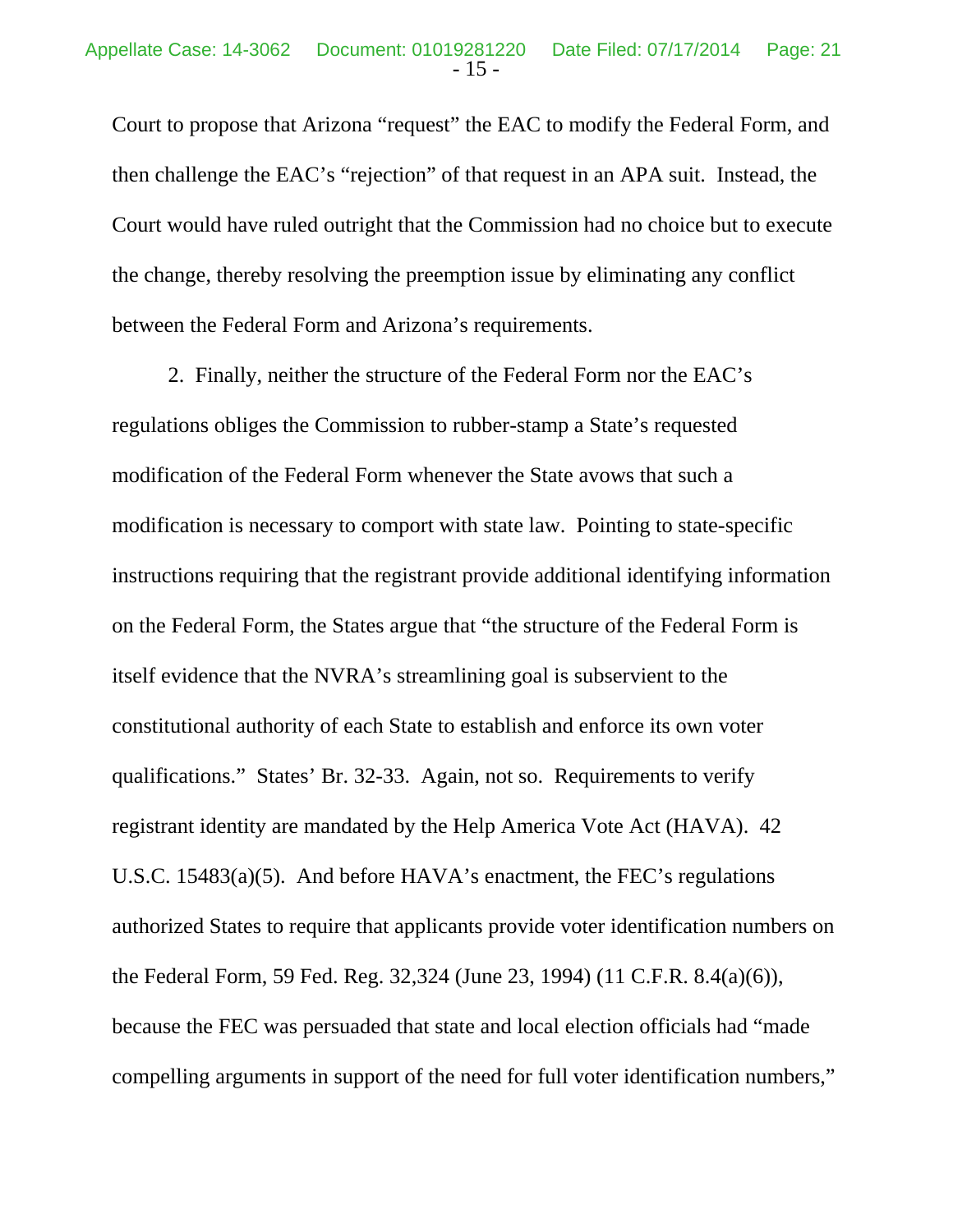59 Fed. Reg. at 32,313—not because the agency viewed its discretion as subservient to the States' constitutional authority.

 Nor do the EAC's regulations support the States' argument regarding the Commission's purported lack of discretion to assess the necessity of their requested changes. The States cite 11 C.F.R. 9428.3(b), which provides that "[t]he state-specific instructions shall contain the following information for each state, arranged by state: the address where the application should be mailed and information regarding the state's specific voter eligibility and registration requirements." States' Br. 34, 49. They contend that this regulation requires the EAC to include state-specific instructions that reflect the States' respective voter qualification and registration laws. States' Br. 34, 50-51. And so it does, subject to the Commission's determination regarding the appropriate contents of the form, in accordance with the NVRA.

The Commission is not free to disregard the NVRA's direction that the Federal Form may require only "necessary" information, 42 U.S.C. 1973gg-7(b)(1), any more than it is free to include a state-law requirement for notarization or other formal authentication, 42 U.S.C. 1973gg-7(b)(3). As the EAC explained: "EAC staff (and before it, FEC staff) has always had the responsibility and discretion to develop and, where necessary, revise and modify the text of the Federal Form's instructions in a manner that comports with the requirements of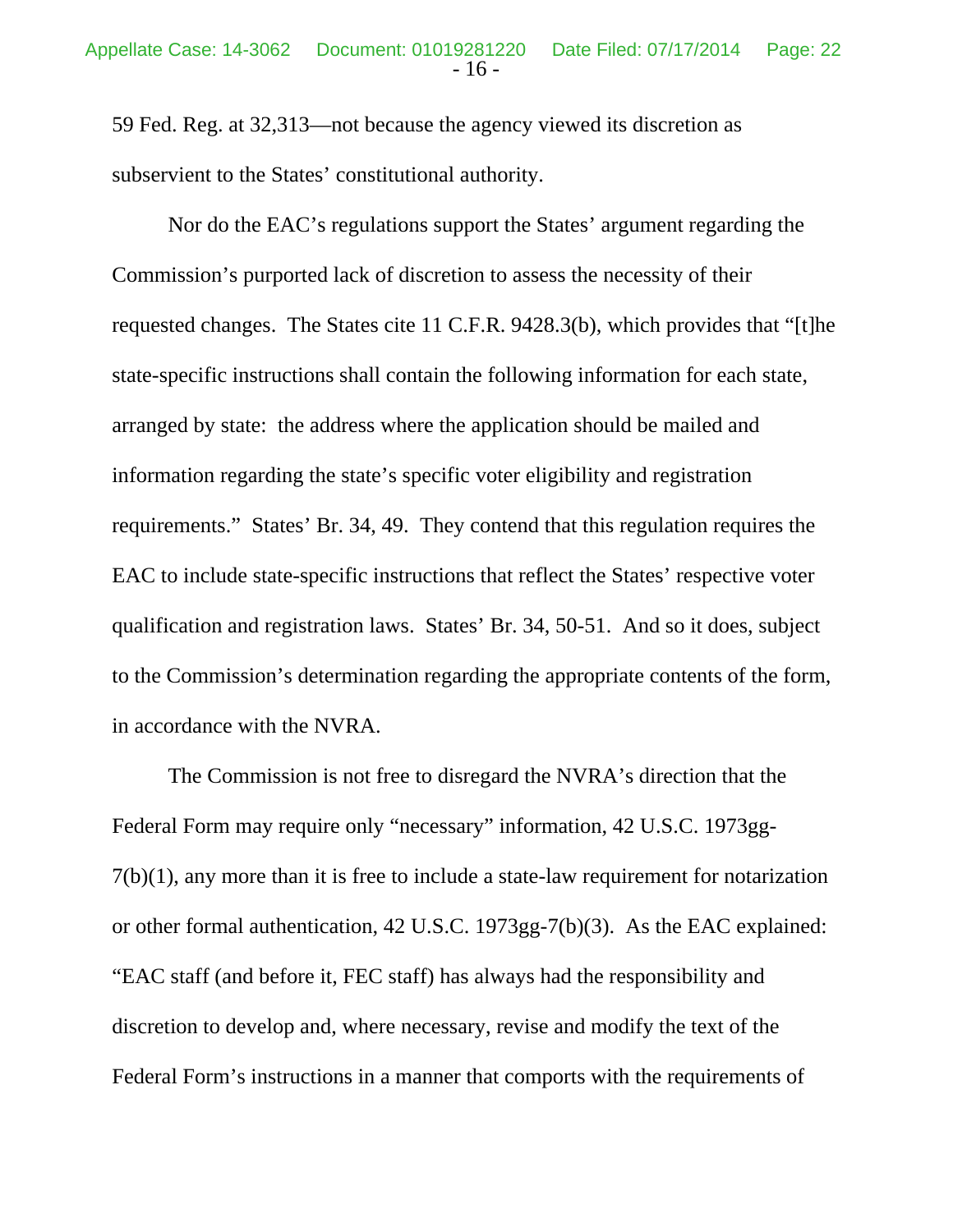federal law and the EAC's regulations and policies." Aplt. App. at 1293; see also Aplt. App. at 1318; accord *ITCA*, 133 S. Ct. at 2252 ("Each state-specific instruction must be approved by the EAC before it is included on the Federal Form.").

At the outset of its rulemaking process, the FEC cautioned that "decisions may have to be made that information considered necessary by certain states not be included on the national form," 58 Fed. Reg. 51,132 (Sept. 30, 1993), and the agency made such decisions in promulgating the final rules, see 59 Fed. Reg. at 32,312 ("[T]he Commission considered what items are deemed necessary to determine eligibility to register to vote and what items are deemed necessary to administer voter registration and other parts of the election process in each state."). Even if the regulatory language is ambiguous, the Commission's interpretation of its own regulations is both reasonable and entitled to deference. *Aviva Life & Annuity Co.* v. *Federal Deposit Ins. Corp.*, 654 F.3d 1129, 1132 (10th Cir. 2011).

### **II**

# **THE COMMISSION DID NOT ACT ARBITRARILY OR CAPRICIOUSLY IN DETERMINING THAT THE STATES FAILED TO DEMONSTRATE THE NECESSITY OF REQUIRING PROOF OF CITIZENSHIP**

 The EAC issued a careful, comprehensive 46-page decision considering the extensive record developed in response to its request for public comment on the States' requests. Aplt. App. at 1274-1319; 78 Fed. Reg. 77,666 (Dec. 24, 2013).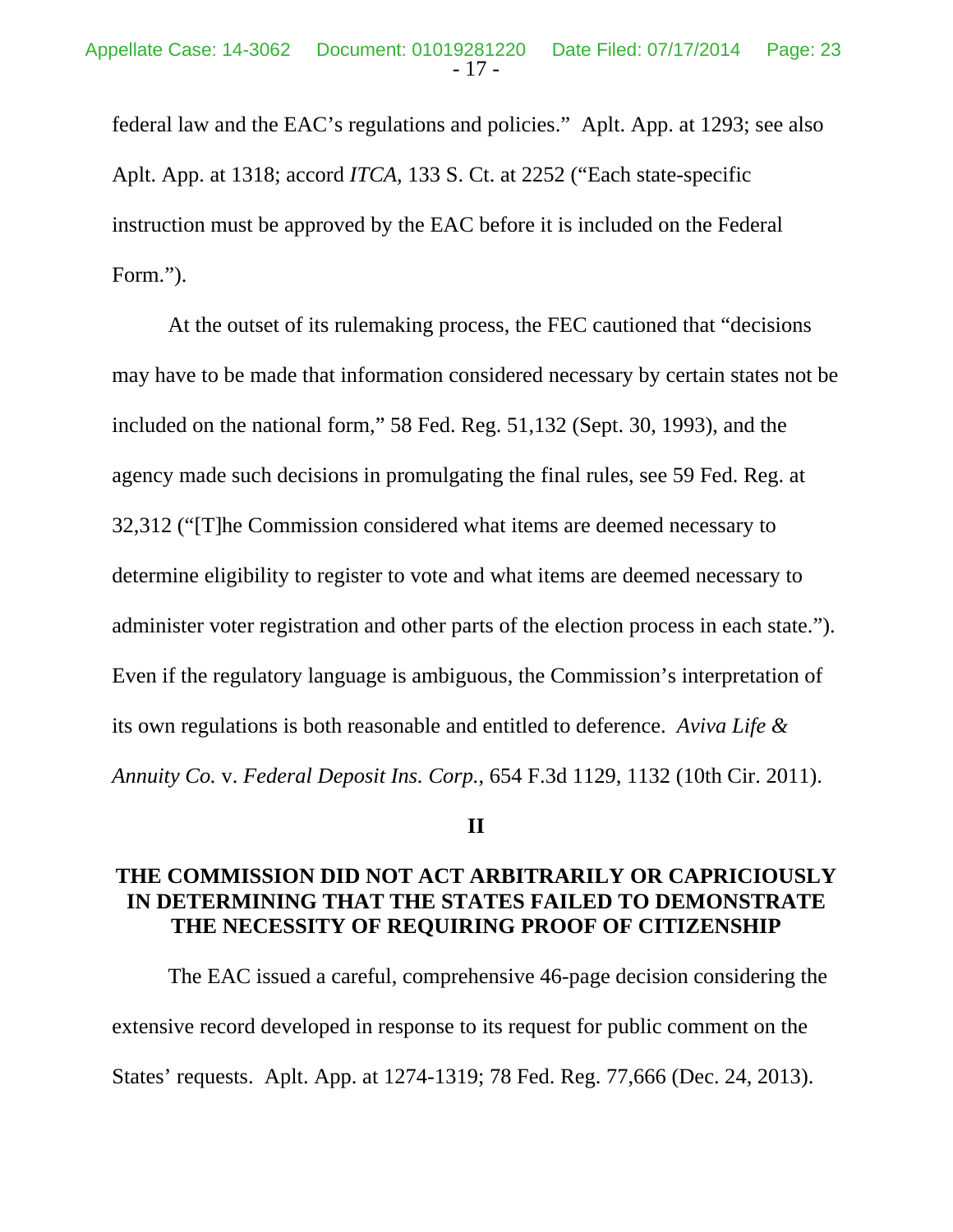The Commission found (1) that the Federal Form already provides adequate safeguards to prevent noncitizens from registering to vote; (2) that the evidence fails to establish that the registration of noncitizens is a significant problem in either Arizona or Kansas; and (3) that the States have been able to enforce their citizenship eligibility requirements without the additional requested instructions. Aplt. App. at 1301, 1306; see Aplt. App. at 1301-1314. Thus, the Commission concluded that the States failed to "demonstrate[] that requiring additional proof of citizenship is necessary for the States to enforce their citizenship requirements" (Aplt. App. at 1301), and that, accordingly, "the States are not 'precluded . . . from obtaining the information necessary to enforce their voter qualifications'" (Aplt. App. at 1313).

A presumption of validity attaches to the EAC's decision, and the burden of proof rests on the States in challenging it. *W. Watersheds Project* v. *Bureau of Land Mgmt.*, 721 F.3d 1264, 1273 (10th Cir. 2013). This Court may set aside the Commission's decision only if it is "arbitrary, capricious, an abuse of discretion, or otherwise not in accordance with law." *Ibid.* (quoting 5 U.S.C. 706(2)(A)). Review under this standard is "highly deferential," *Aviva Life & Annuity Co.* v. *Federal Deposit Ins. Corp.*, 654 F.3d 1129, 1131 (10th Cir. 2011) (citation omitted), and is limited to determining whether the decision was "based on a consideration of the relevant factors" and whether there has been "a clear error of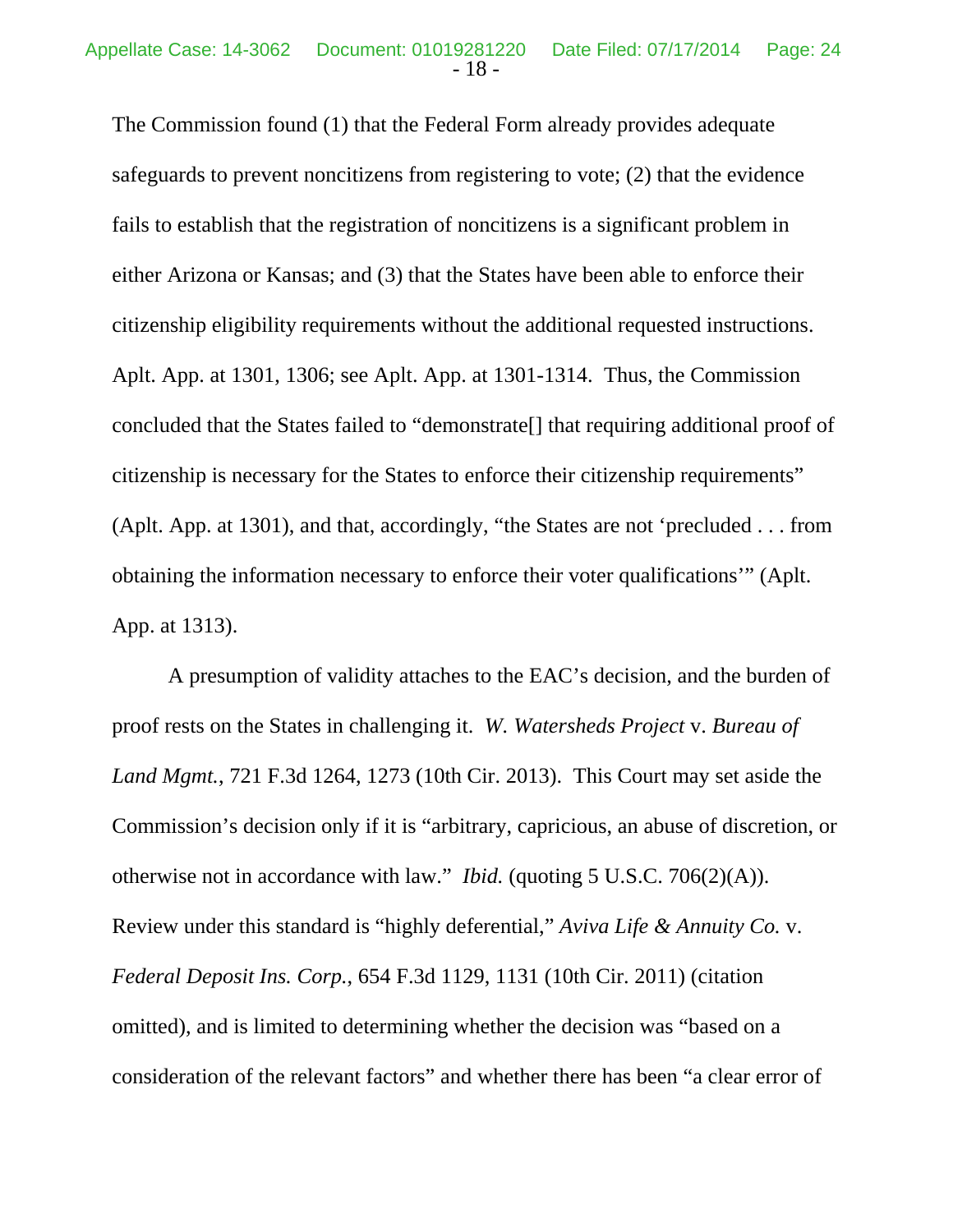judgment." *Citizens to Preserve Overton Park, Inc.* v. *Volpe*, 401 U.S. 402, 416

(1971); *Olenhouse* v. *Commodity Credit Corp.*, 42 F.3d 1560, 1574 (10th Cir.

1994). The Commission did not conduct a formal adjudicatory proceeding and was not required to articulate a "standard of proof." See States' Br. 53-54. All that is necessary is that "the grounds upon which the agency acted  $* * *$  be clearly disclosed in, and sustained by, the record." *Olenhouse*, 42 F.3d at 1575 (citation omitted); see also *Mountain Side Mobile Estates P'ship* v. *Secretary of Hous. & Urban Dev.*, 56 F.3d 1243, 1250 (10th Cir. 1995). The Commission's denial of the States' requests easily meets these standards.<sup>6</sup>

 $6\,$  Both the States and their amici incorrectly argue that review of the EAC's decision is, in whole or part, subject to de novo, rather than deferential, review. The States argue that constitutional questions that arise during APA review are reviewed de novo. States' Br. 25  $\&$  n.2, 44. Whether or not that is true, it is irrelevant. The Commission's rejection of the States' requests was based on its construction of the NVRA and its thorough review of the administrative record. Nor are the EAC's factual findings reviewable de novo under 5 U.S.C. 706(2)(F), which provides for setting aside agency action "unwarranted by the facts to the extent that the facts are subject to trial de novo by the reviewing court." Eagle Forum Amicus Br. 14-15. This provision applies only when agency action is "adjudicatory in nature and the agency factfinding procedures are inadequate" or when "issues that were not before the agency are raised in a proceeding to enforce nonadjudicatory agency action." *Volpe*, 401 U.S. at 415. Section 706(2)(F) is inapplicable to an informal agency action such as the Commission's denial of the States' requests. See, *e.g.*, *Camp* v. *Pitts*, 411 U.S. 138, 140-142 (1973); *National Wildlife Fed'n* v. *Burford*, 871 F.2d 849, 855 (9th Cir. 1989); *Doraiswamy* v. *Secretary of Labor*, 555 F.2d 832, 840-842 (D.C. Cir. 1976).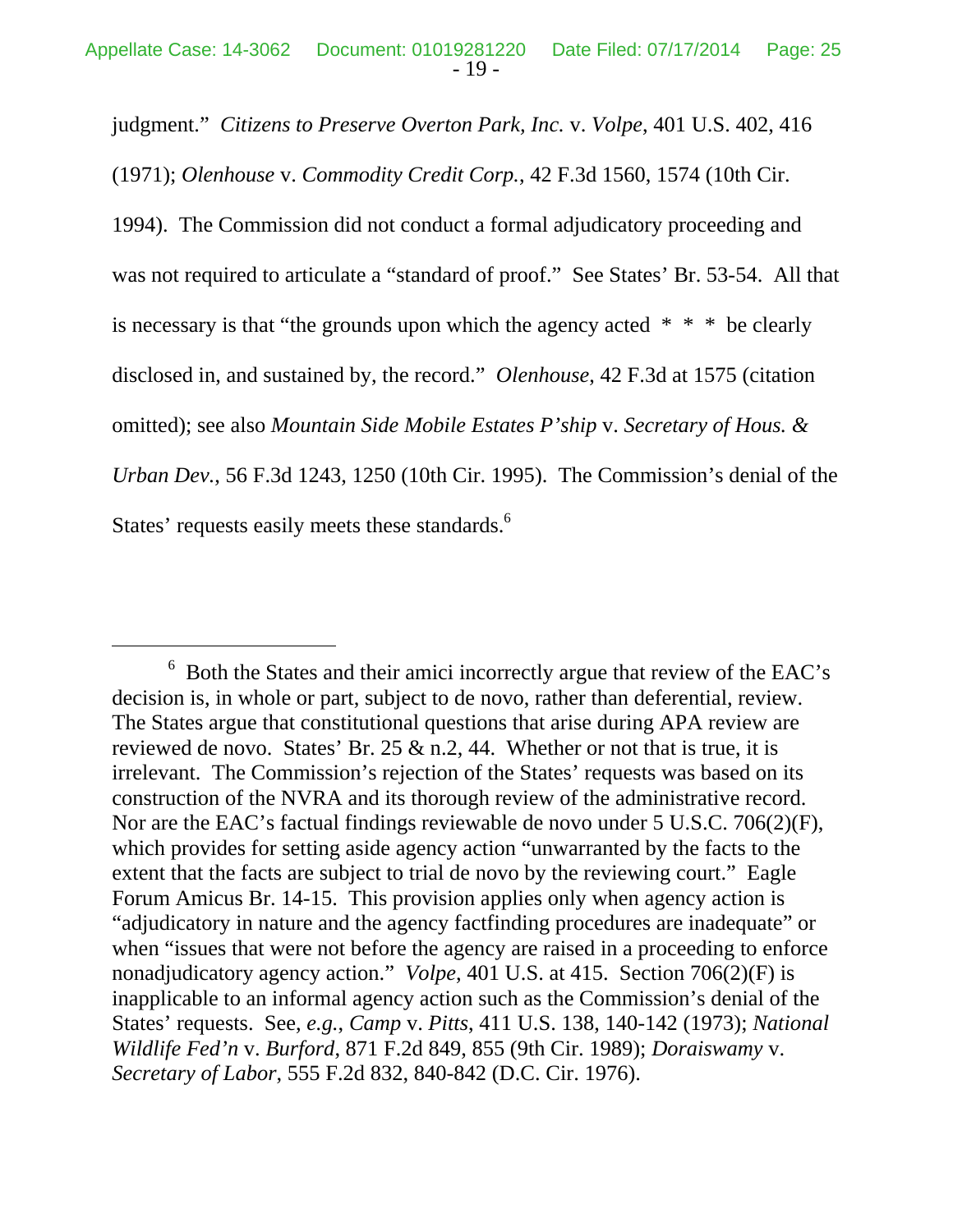The States argue that the Commission's decision was arbitrary and capricious because it allegedly discounted the States' evidence while adopting conclusory statements by the Intervenors. Their claim is belied by the administrative record and the EAC's discussion of it. The Commission thoroughly reviewed all submissions responding to its Notice and Request for Public Comment. See Aplt. App. at 1278-1283. In particular, the Commission closely examined those portions of the States' submissions that purported to demonstrate that a small number of noncitizens—amounting to an "exceedingly small" percentage of the registered voters in either State (Aplt. App. at 1307)—have in past years registered to vote or voted in Arizona or Kansas. The Commission provided a detailed analysis of that evidence (Aplt. App. at 1304-1309); it explained that the evidence failed to demonstrate that registration of noncitizens is a significant problem in either State or that the States are unable to enforce their citizenship eligibility requirements because of an inability to identify potential noncitizens (Aplt. App. at 1306). Indeed, as the attorney for the States conceded, Kansas has not "attempted to distinguish among the 20 aliens" and Arizona has not "attempted to distinguish among the 196 aliens" whose ostensibly improper registrations they identified, "whether they used the Federal Form or the state form." Aplt. App. at 1636-1637; see also EAC Br. 37 n.9 (detailing the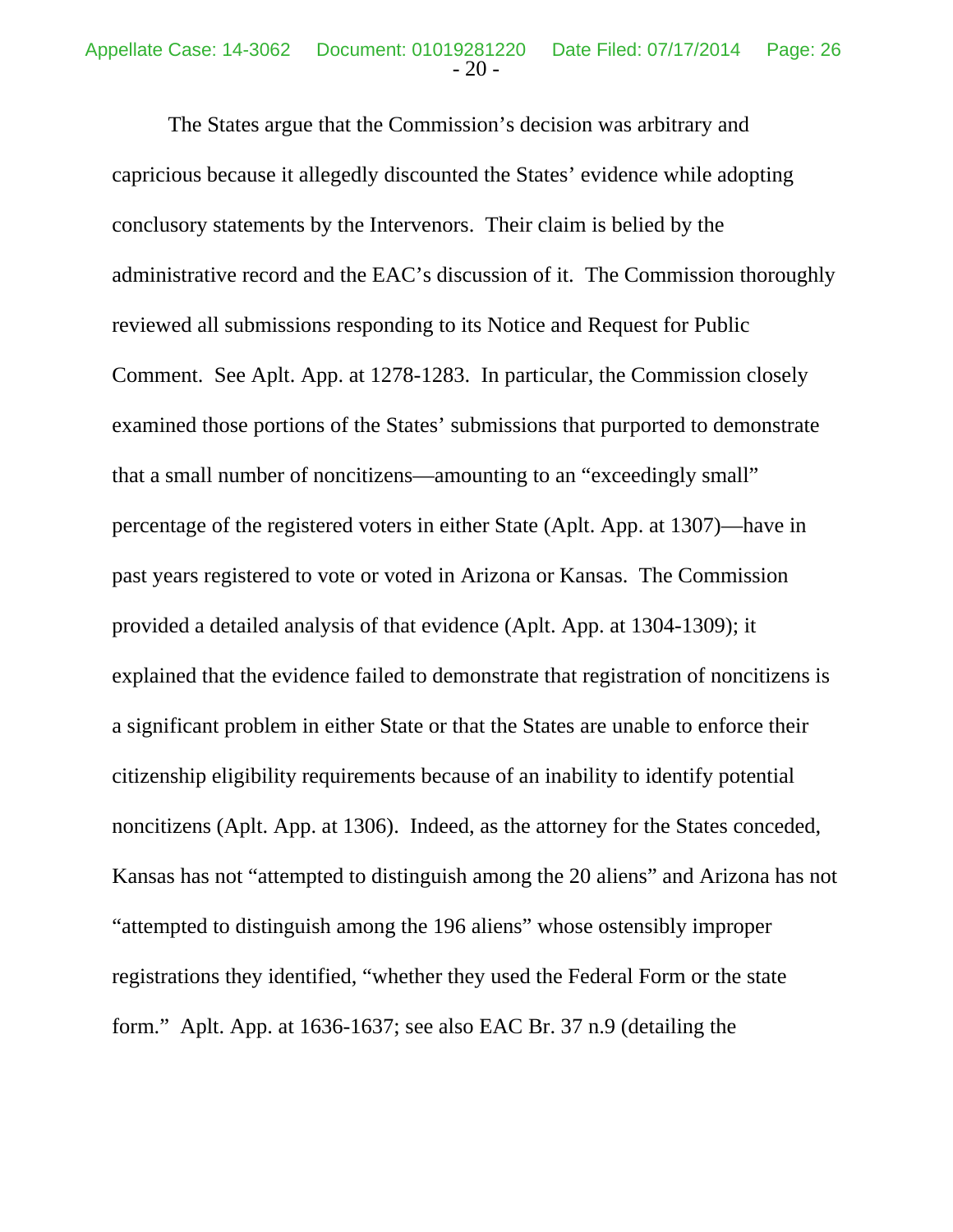Commission's explanation for why even these registrations might reflect eligible voters).

The Commission also noted that the States' laws excepted from their proofof-citizenship requirements all individuals who were registered at the time the laws took effect. Aplt. App. at 1308. As the Commission observed, however, "the States have not provided any evidence suggesting that voters attempting to register before the laws took effect were any more or less likely to be noncitizens than those attempting to register after the laws took effect." Aplt. App. at 1308. Thus, the States' exemptions suggested "that the information required by the Federal Form has historically been considered sufficient to assess voter eligibility, even in the recent past." Aplt. App. at 1308-1309 (citing EAC 001817 (Aplt. App. at 1256)). In short, the Commission found no basis in the record to depart from its long-standing practice. See also EAC Br. 35-39.

The States complain, in particular, that the Commission ignored the factual findings and legal conclusions underlying Judge Silver's 2008 denial of the *Gonzalez* plaintiffs' motion for a permanent injunction. States' Br. 55-56. That case involved a very different question—*i.e.*, whether Arizona's proof-ofcitizenship requirements imposed an unconstitutional burden on the right to vote (Aplee. Supp. App. at 468-474)—and not whether the State would, in the absence of that requirement, be unable to ensure that only citizens voted. Moreover, the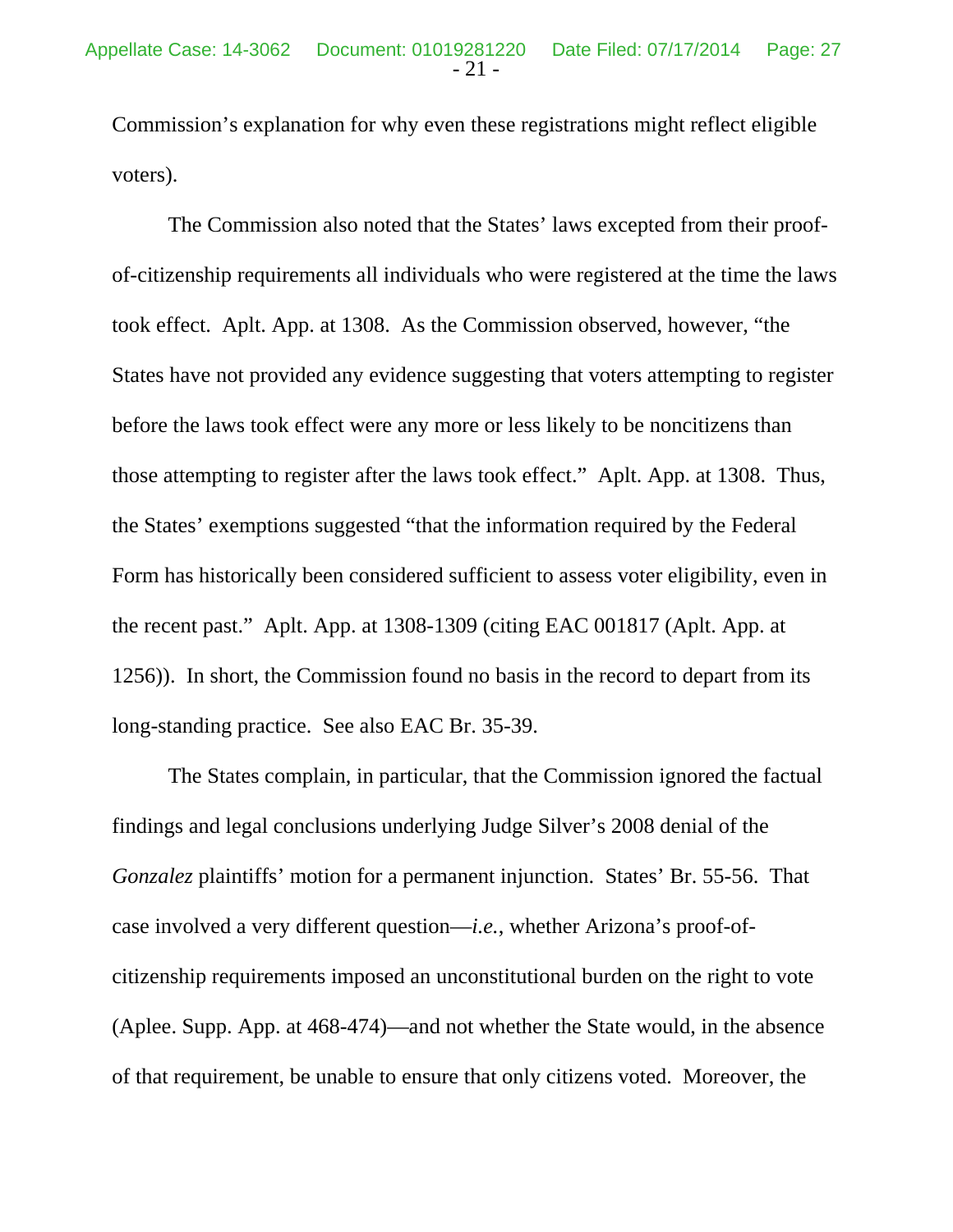facts the States highlight here are inapposite. They emphasize that at least 208 citizens in two Arizona counties falsely declared non-citizenship to evade jury service despite the prospect of conviction for perjury. States' Br. 55 (citing Aplee. Supp. App. at 455). That 208 individuals falsely declared their *non*-citizenship to avoid jury duty is not evidence that non-citizens have falsely averred on the Federal Form that they *are* citizens; nor did the district court conclude, as the States imply (States' Br. 56), that "the Federal Form's sworn statement is insufficient." In any event, the EAC did consider the district court's decision in *Gonzalez*. Aplt. App. at 1278-1279, 1314.

With respect to Kansas, the EAC recognized that the State had submitted declarations and supporting documents and fully considered the declarations submitted by Kansas official Brad Bryant (Aplt. App. at 664-677). Aplt. App. at 1279-1280, 1304-1306. The Commission explicitly acknowledged that the States had submitted evidence that they believed "demonstrates that requiring additional proof of citizenship is necessary for them to enforce their citizenship requirements" (Aplt. App. at 1306), and proceeded to explain in detail why the Commission reached a contrary conclusion based on all the evidence in the record (Aplt. App. at 1306-1314). In particular, the Commission discussed how and why it disagreed with the States that they have very few tools to identify noncitizens after they are registered to vote. Aplt. App. at 1309-1314; see States' Br. 57 (citing Bryant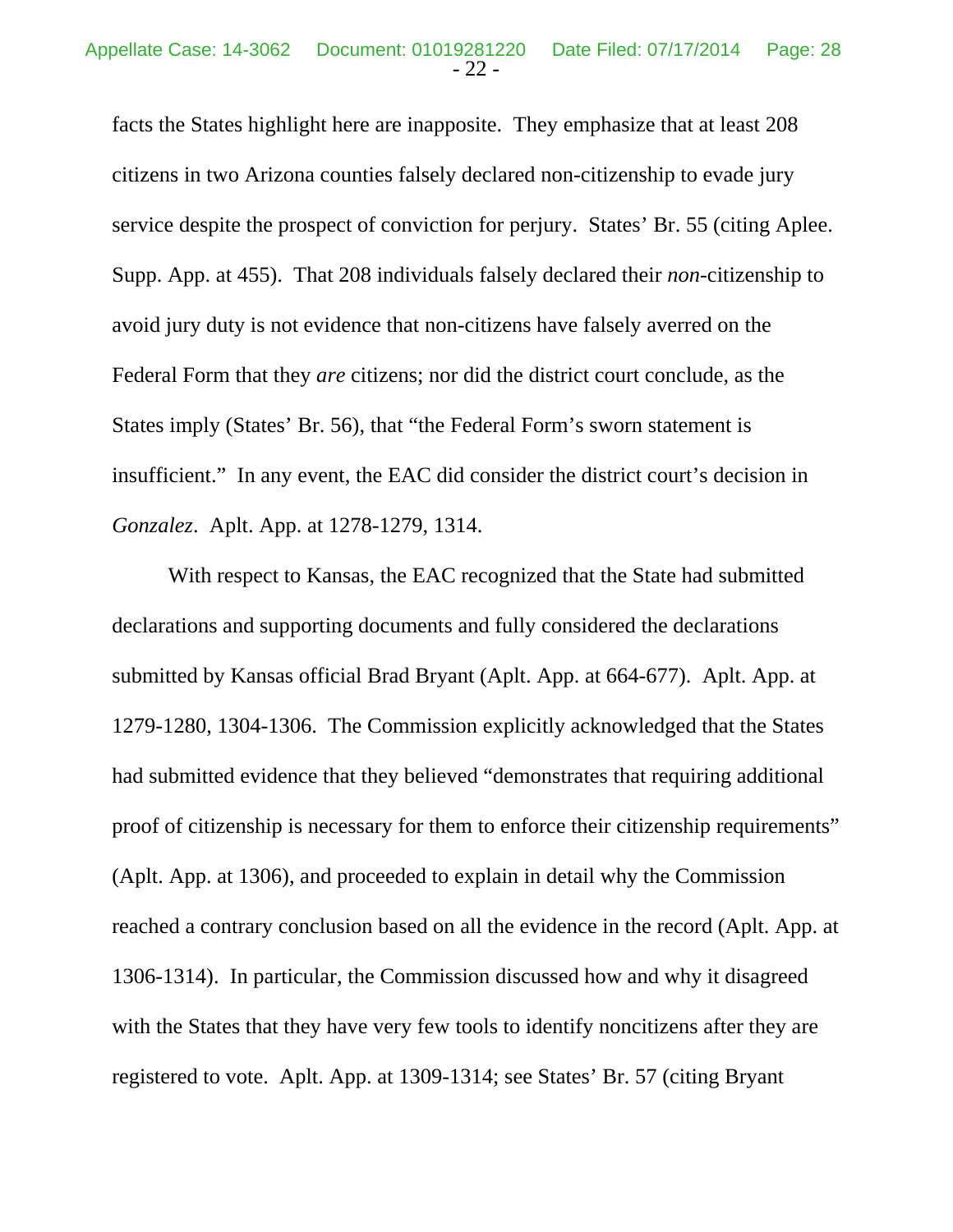Declaration (Aplt. App. at 673)). Evidence in the record showed that the States have a number of effective alternative means to identify potential noncitizens and have used them. Aplt. App. at 1309-1314. The States insist that the Commission was required to credit Bryant's assertion that the number of noncitizens who have registered to vote is likely to be "much higher" than the handful he reported (States' Br. 57), but as we previously noted, the Commission was not required to draw a "tip-of-the-iceberg" inference based on such speculation (EAC Br. 39).

Finally, in concluding that granting the States' requests would likely hinder eligible citizens from registering to vote in federal elections, thereby undermining a core purpose of the NVRA (Aplt. App. at 1315), the Commission did not "readily adopt[] conclusory statements submitted by the Intervenors" (States' Br. 58). Rather, the Commission based its conclusions on uncontested evidence submitted by a number of commenters, including the League of Women Voters and Project Vote, describing the burdens proof-of-citizenship requirements impose on voter registration efforts. See, *e.g.*, Aplt. App. at 749-751, 1260-1265; Aplt. Supp. App. at 1708-1725. In any case, regardless of the potential impact of the States' requested instructions on voter registration for federal elections (Aplt. App. at 1314-1316), the central statutory question for the EAC was whether the requested instructions were "necessary" for the States to enforce their citizenship voter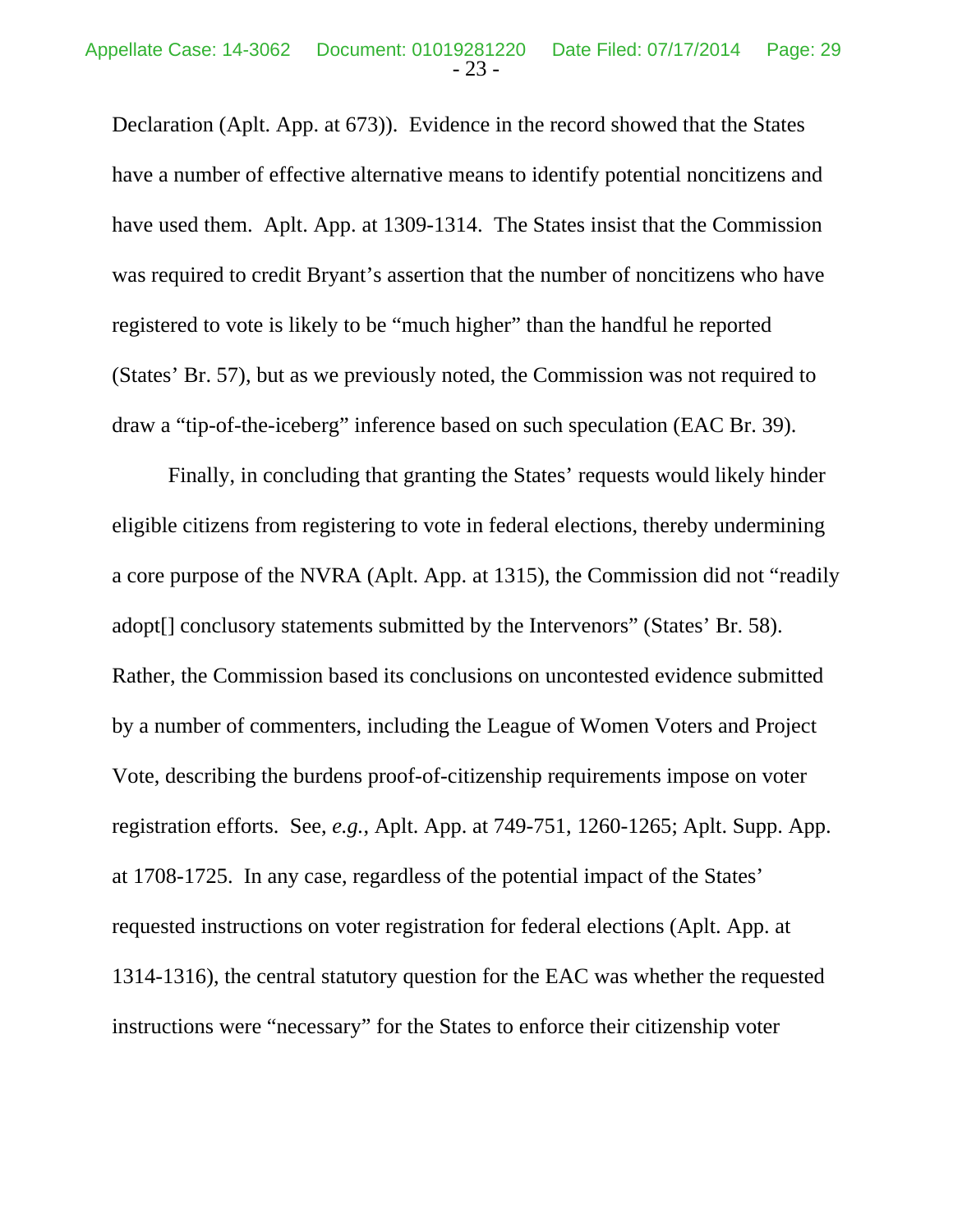qualifications. After a thorough discussion and consideration of the record, the EAC determined that they were not.

### **III**

# **THE COMMISSION HAD AUTHORITY TO ACT ON THE STATES' REQUESTED CHANGES TO THE FEDERAL FORM**

Both the States and the Valle del Sol Intervenor group contend, for different reasons, that the Commission had no authority to act on the States' requests without a quorum of Commissioners. The States argue in conclusory fashion that, because the Commission was under a "nondiscretionary duty" to include their requested instructions, the Commission had the authority to grant, but not deny, their requests without a quorum. States' Br. 59. Valle del Sol, by contrast, contends that the Commission lacked authority to act on the States' requests altogether. Valle del Sol Intervenor Br. 5, 7-11. Both arguments are meritless.<sup>7</sup>

 $\frac{7}{1}$  As specifically noted by the EAC, the States did not make their argument regarding the Commission's authority to the Commission. Aplt. App. at 1287- 1288. Valle del Sol, while it made the lack-of-a-quorum argument to the Commission (Aplt. App. at 1057-1062), failed to make that argument to the district court. Instead, in a footnote in its memorandum in opposition to the plaintiffs' motion for relief, Valle del Sol noted that it had argued to the EAC that the Commission had no authority to act without a quorum but explained that "[w]ithout waiving that position, in this brief Valle del Sol Intervenors address only the respective actions this Court is empowered to take to the extent it holds that the [Executive Director] did or did not have authority to act on behalf of the agency without a quorum." Aplt. App. at 1376 n.2.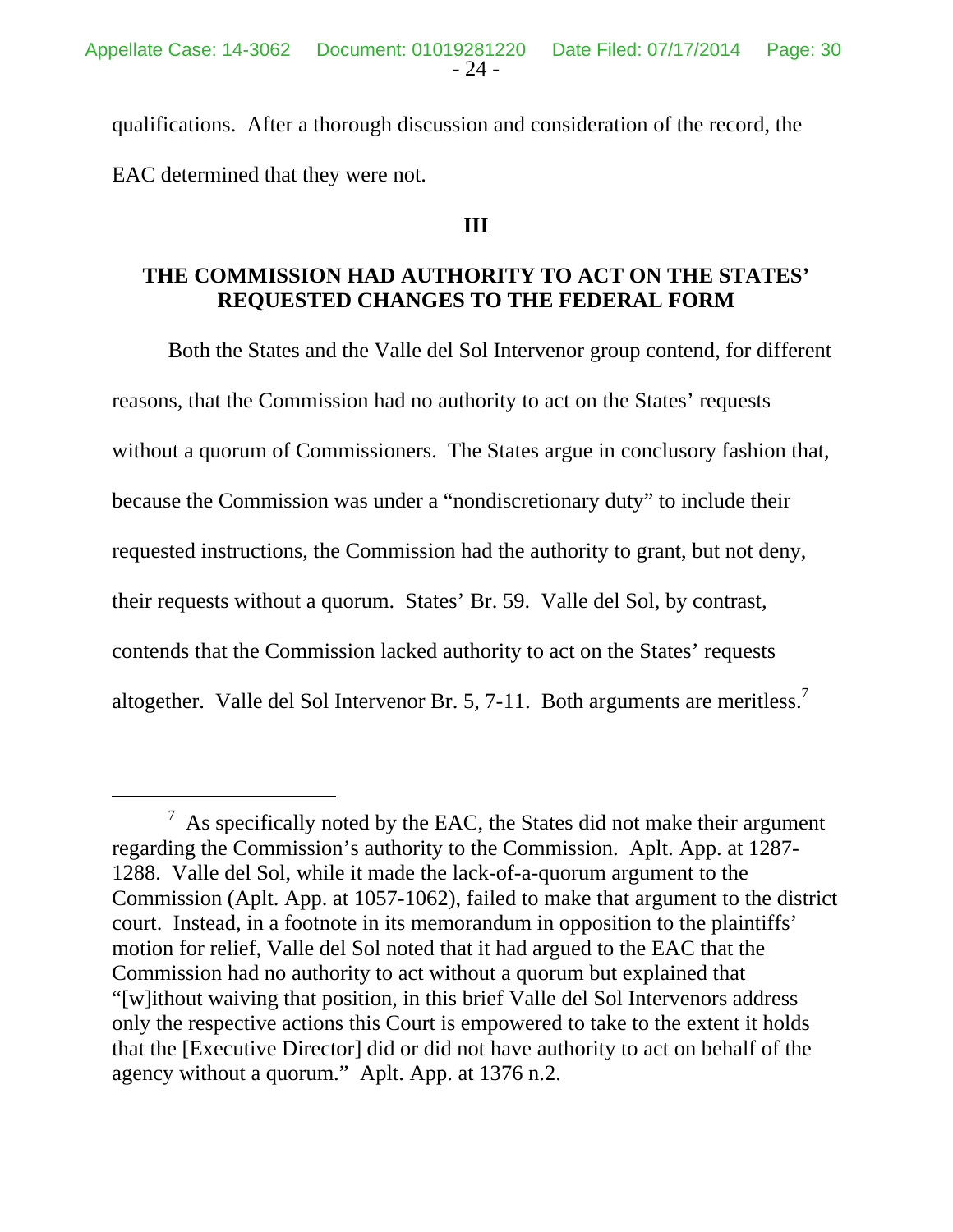1. The States' argument that the Commission retained authority to *grant* their request for state-specific instructions but not to *reject* it is meritless. The Commission's authorizing legislation—"Any action which the Commission is authorized to carry out under this chapter may be carried out only with the approval of at least three of its members," 42 U.S.C. 15328—cannot support such a one-way ratchet argument.

The States make no attempt to defend their reading as a matter of statutory construction (or, for that matter, sound policy). Instead, they assert, without explanation, that granting their request would have been a "nondiscretionary and ministerial" task not requiring Commissioner approval, whereas denying their request would have involved "quasi-judicial analysis and policy making" that does require such approval. States' Br. 59.

As we explained in Part I.C., *supra*, however, the EAC was not under any "nondiscretionary duty" to approve the States' requested instructions. Therefore, if the Commission lacked authority to act, the States are not entitled to the relief they seek. Indeed, the States have it precisely backward. Even assuming that the Commission's authority to act on the States' requests is diminished by the lack of a quorum—a premise that, as we explain below, is incorrect—that would mean the Commission must leave in place, and not depart from, its longstanding policy of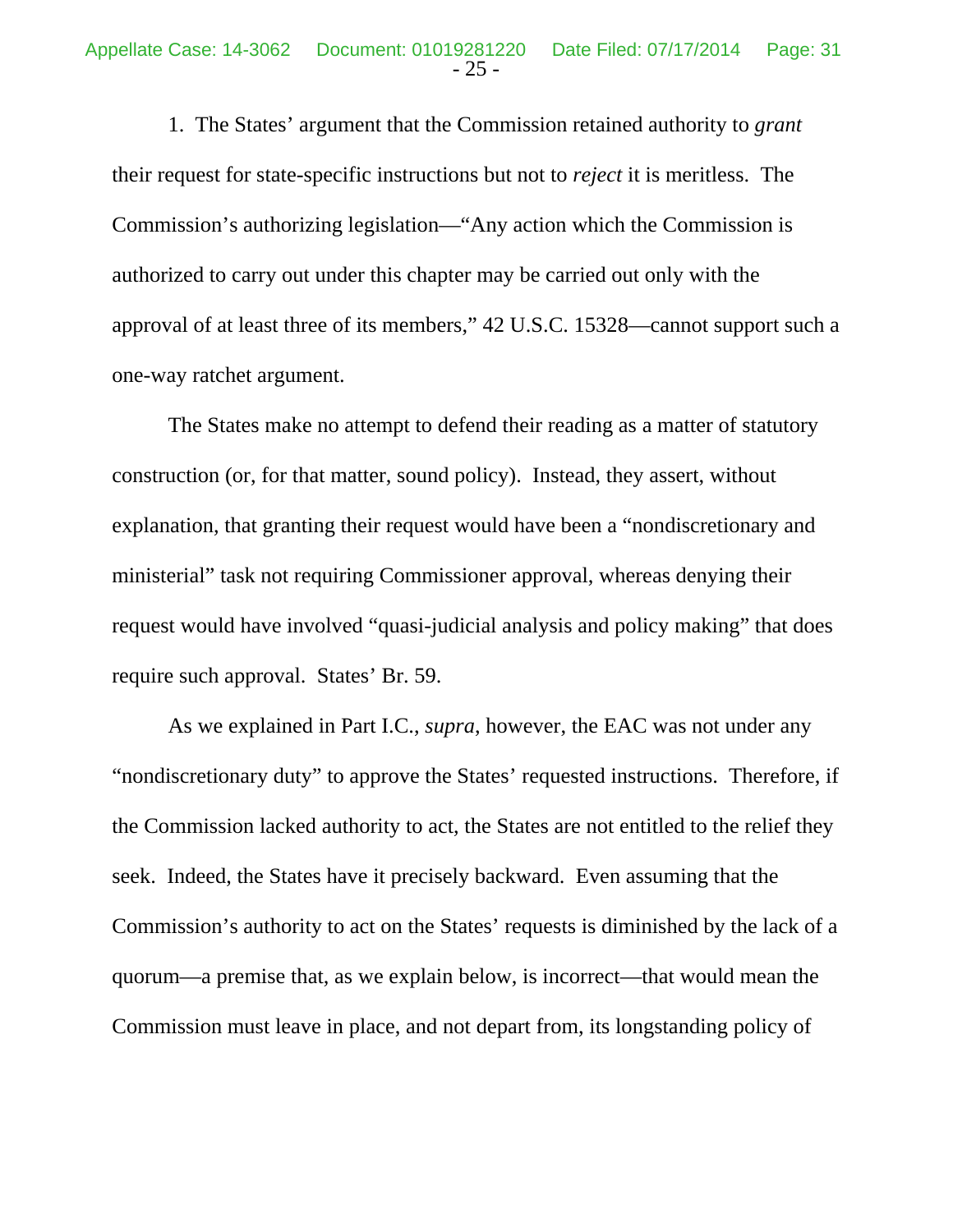declining to require proof of citizenship on the Federal Form. See EAC Br. 35-36 (describing EAC's development of that policy after two-decades-long debate).

2. Valle del Sol's broader attack on the Commission's authority to act altogether fares no better. The three-member requirement is best read to require three Commissioner votes for those actions that require a vote by the Commissioners in the first place, and to have no application to those actions that do not require a Commissioner vote. The provision's title confirms this: "Requiring majority approval for actions." 42 U.S.C. 15328. Nothing about the three-member requirement suggests that it is meant to impose an unusual quorum requirement for day-to-day activities. Indeed, as the Commission pointed out (Aplt. App. at 1288), the statute provides the EAC with an Executive Director and staff. 42 U.S.C. 15324. It makes little sense for Congress to forbid the EAC's staff from taking action without Commissioners if that action would not require a Commissioner vote. See *Fleming* v. *Mohawk Wrecking & Lumber Co.*, 331 U.S. 111, 122 (1947) ("We would hesitate to conclude that all the various functions granted the Administrator need be performed personally by him or under his personal direction.").

The question, then, is whether the agency action at issue—considering the States' requests for state-specific additions to the Federal Form—is one that required a vote by the Commissioners. The statute provides no guidance on that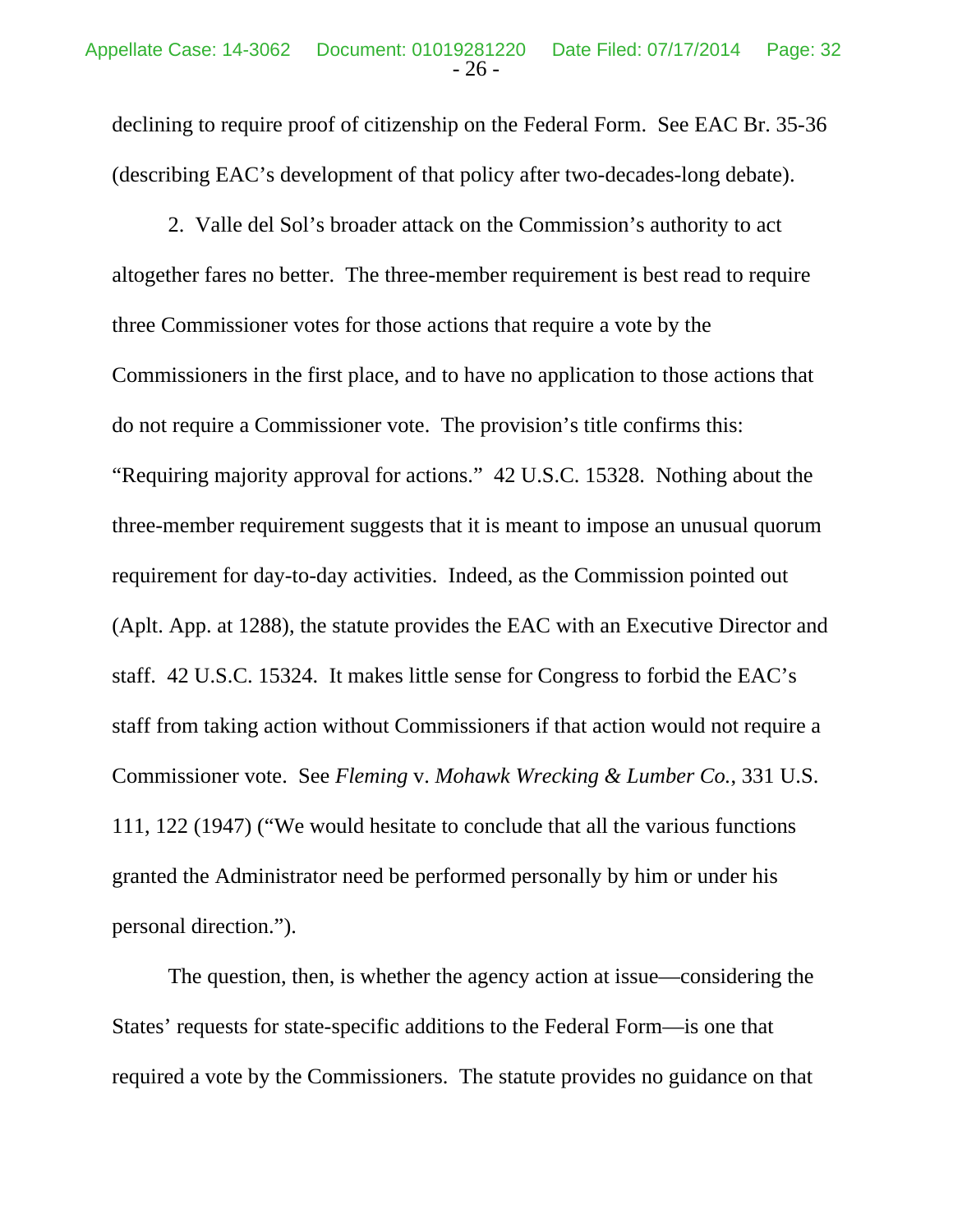question. The Commission itself, however, provided such guidance in a 2008 policy document endorsed unanimously by the three Commissioners then serving, entitled "The Roles and Responsibilities of the Commissioners and Executive Director of the U.S. Election Assistance Commission." Aplt. App. at 358-366, 1288. This document reserves for the Commissioners the responsibility for developing high-level policy. Aplt. App. at 359. By contrast, it delegates to the Executive Director the responsibilities, among other things, to: "[m]anage the daily operations of EAC consistent with Federal statutes, regulations and EAC policies"; "[i]mplement and interpret policy directives, regulations, guidance, guidelines, manuals and other policies of general applicability issued by the commissioners"; and "[a]nswer questions from stakeholders regarding the application of NVRA or HAVA consistent with EAC's published Guidance, regulations, advisories and policy." Aplt. App. at 364-365. In particular, it charges the Executive Director—not the Commissioners—with "[m]aintain[ing] the Federal Voter Registration Form consistent with the NVRA and EAC Regulations and policies." Aplt. App. at 365.

 As the Commission determined, its decision here falls well within the boundaries of that delegation, as the Executive Director's duty to "[m]aintain the Federal Voter Registration Form" includes "making such changes to the general and state-specific instructions as is necessary to ensure that they accurately reflect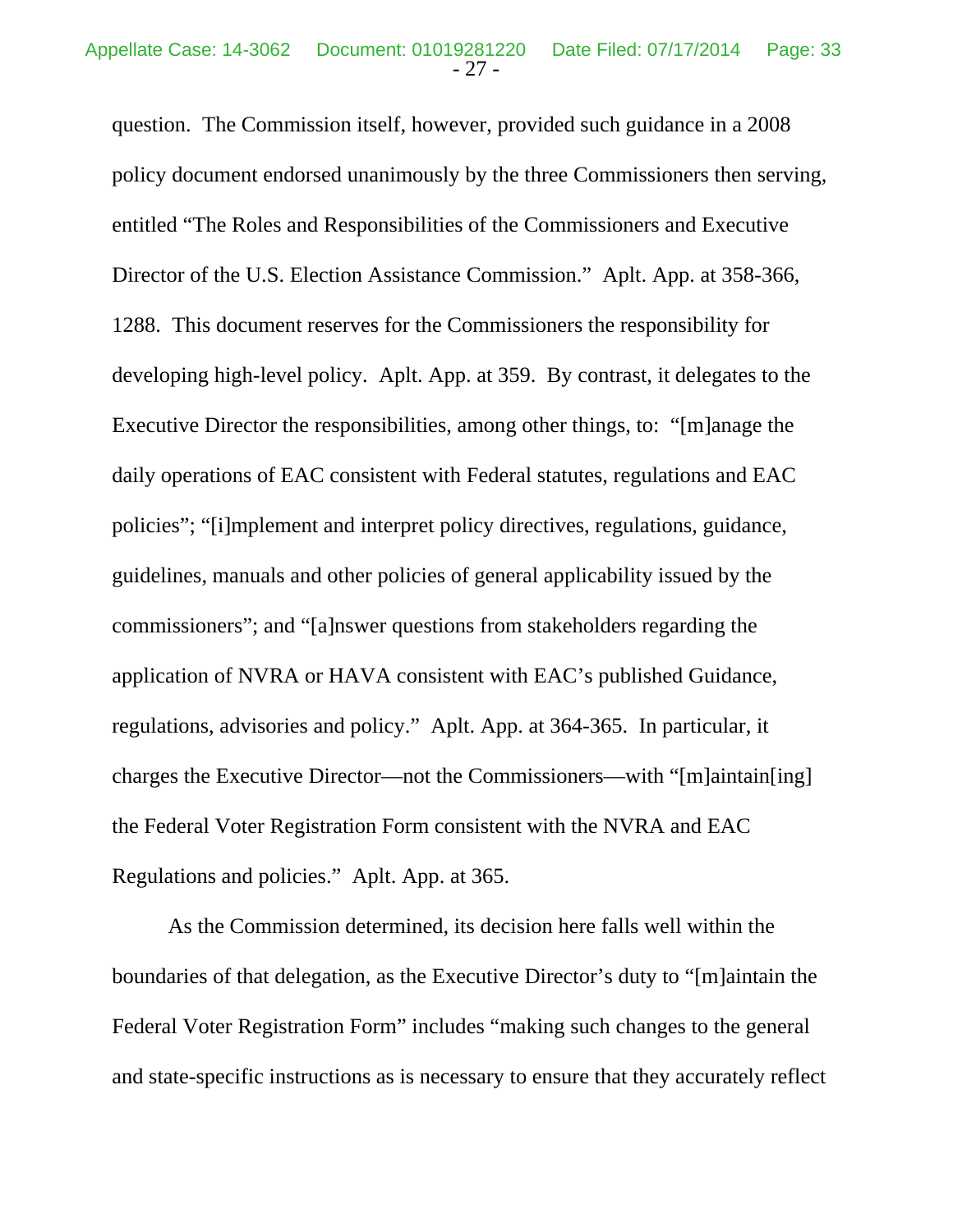the requirements for registering to vote in federal elections." Aplt. App. at 1292. It notes that, under both the FEC and EAC's administrations, staff have always been delegated "the responsibility and discretion to develop and, where necessary, revise and modify the text of the Federal Form's instructions in a manner that comports with the requirements of federal law and the EAC's regulations and policies." Aplt. App. at 1293. For example, the Commission's rejection of Arizona's 2005 request to add citizenship documentation requirements was initially handled at the staff level and announced by the Executive Director (Aplt. App. at 296-298), with a majority vote of the Commissioners required to override (rather than affirm) the staff's determination and grant Arizona's request (Aplt. App. at 304). The Commission's reading of its own agency guidelines is entitled to deference, see *Oklahoma* v. *Environmental Prot. Agency*, 723 F.3d 1201, 1211 (10th Cir. 2013), and it is a reasonable one. Moreover, as Valle del Sol conceded below (Aplt. App. at 1376 n.2), the EAC's assessment that it had authority to act under the statute (see Aplt. App. at 1287-1293) is entitled to *Chevron* deference, see *City of Arlington* v. *Federal Commc'ns Comm'n*, 133 S. Ct. 1863, 1868 (2013), and that determination was correct.<sup>8</sup>

 $8 \text{ Not to the contrary is a 2011 internal memorandum by then-Execute}$ Director Thomas Wilkey, which set out procedures for processing state requests to modify the state-specific instructions on the Federal Form in the absence of a quorum of Commissioners. Aplt. App. at 343-344. That memorandum provided (continued…)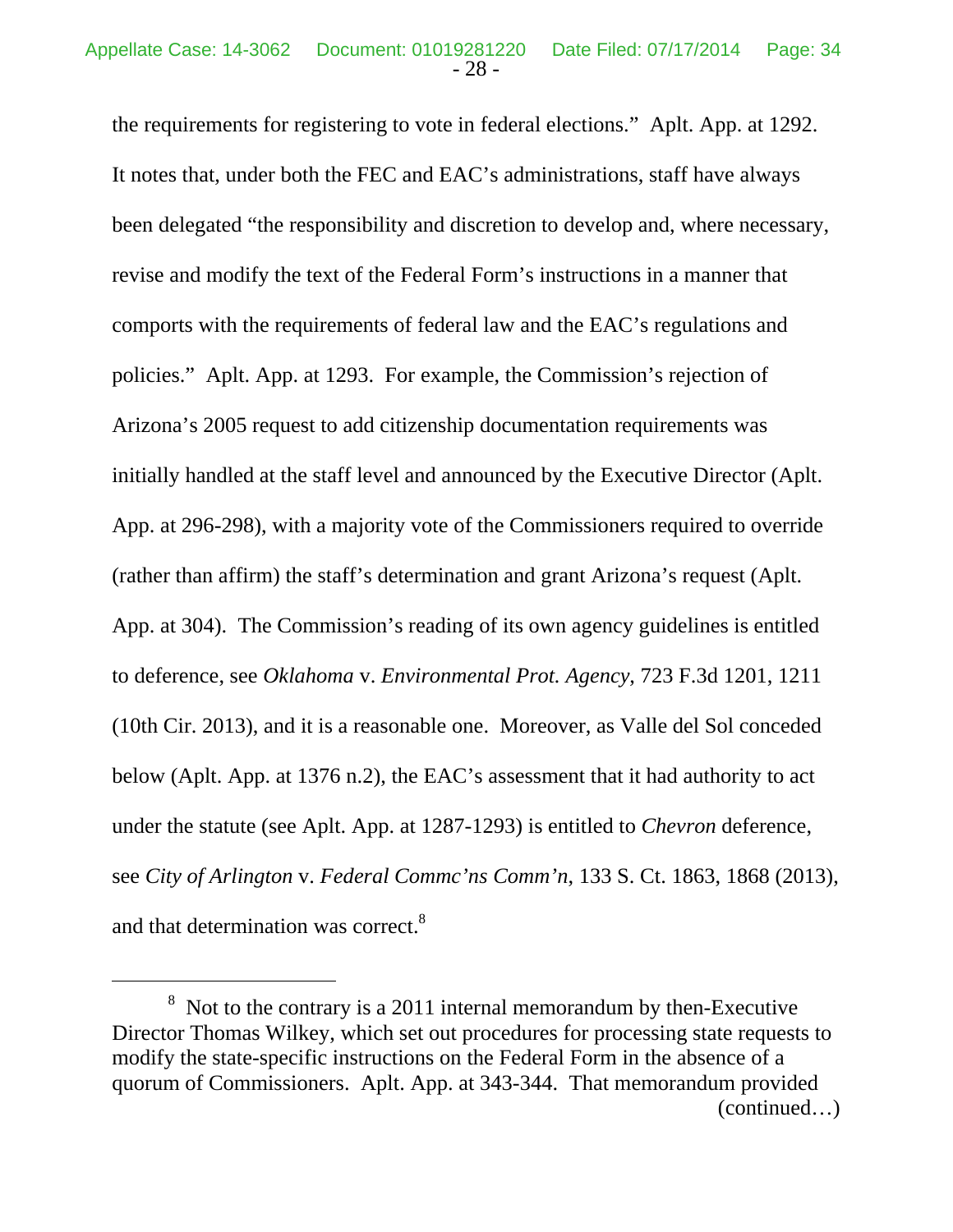The Commissioners' delegation of authority to the Executive Director was permissible. "When a statute delegates authority to a federal office or agency, subdelegation to a subordinate federal officer or agency is presumptively permissible." *U.S. Telecom Ass'n* v. *Federal Commc'ns Comm'n*, 359 F.3d 554, 565 (D.C. Cir. 2004) (collecting cases); accord *Frankl* v. *HTH Corp.*, 650 F.3d 1334, 1350 (9th Cir. 2011), cert. denied, 132 S. Ct. 1821 (2012). Nothing here overcomes that presumption. Congress expressly created the agency positions of Executive Director and General Counsel, as well as the Commissioners, see 42 U.S.C. 15324, and thus necessarily contemplated that some tasks would be delegated to them. Aplt. App. at 1288-1289. The statute does not spell out which tasks may or may not be delegated—or, for that matter, which tasks require a Commissioner vote—leaving that gap for the Commissioners to fill.

Valle del Sol argues that the Supreme Court's decision in *New Process Steel, L.P.* v. *National Labor Relations Board*, 560 U.S. 674 (2010), holds that a federal

<sup>(…</sup>continued)

that "[r]equests that raise issues of broad policy concern to more than one State will be deferred until the re-establishment of a quorum [of EAC commissioners]." Aplt. App. at 344. Although the Acting Executive Director initially declined to act on the States' requests in this case, her deferment of action while lacking a quorum was discretionary and prudential, and, as she later explained, did not reflect the view that the Executive Director lacked authority to act on the requests under the 2008 delegation. See Aplt. App. at 1290 n.7 (2011 memorandum "did not and could not have limited the scope of the commissioners' original delegation to the Executive Director").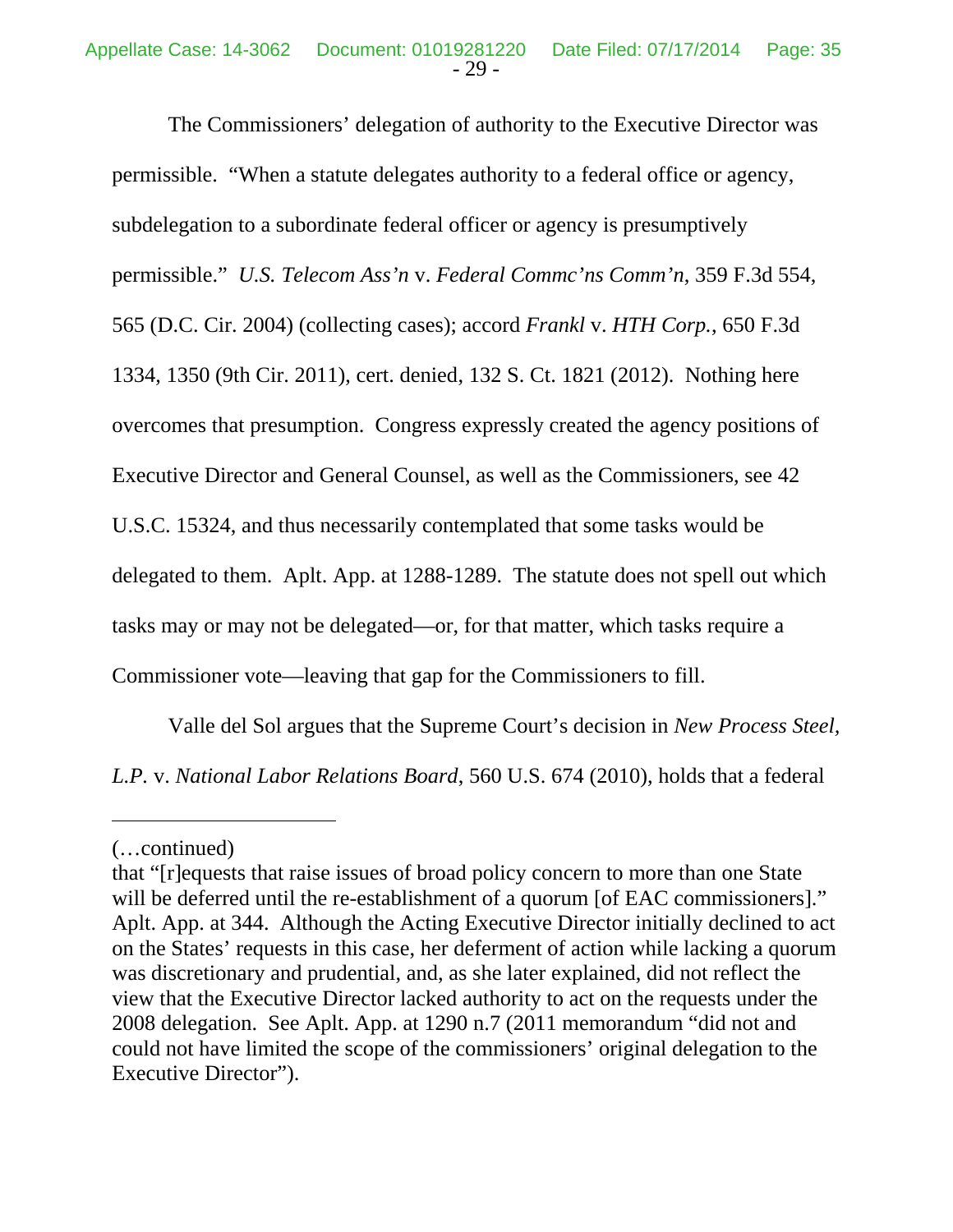commission subject to a statutory quorum requirement cannot legally act without a quorum (Valle del Sol Intervenor Br. 9, 10), but it misreads that decision. In *New Process Steel*, the Court held that a specific quorum statute required that the National Labor Relations Board's delegated power be vested continuously in a group of three members and thus prohibited the delegation of the Board's power to fewer than three members to transact the Board's business. 560 U.S. at 679-688. The Court recognized, however, that the failure to meet the quorum requirement does not "necessarily establish that an entity's power is suspended so that it can be exercised by no delegee." *Id.* at 684 n.4. It specifically stated that its conclusion regarding the required membership of the Board's delegee group "does not cast doubt on the prior delegations of authority to nongroup members, such as the regional directors or the general counsel." *Ibid.*

Thus, *New Process Steel* supports, rather than denigrates, the continued validity of the Commission's 2008 delegation of Federal Form maintenance and administration authority to EAC staff. And, contrary to Valle del Sol's contention (Br. 10), the Commissioners' delegation of authority remains valid notwithstanding its subsequent loss of a quorum. See *Kreisberg* v. *HealthBridge Mgmt., LLC*, 732 F.3d 131, 140 (2d Cir. 2013) (delegation of authority by National Labor Relations Board to its general counsel remains valid after Board lost quorum); accord *Frankl*, 650 F.3d at 1354; *Osthus* v. *Whitesell Corp.*, 639 F.3d 841, 844 (8th Cir. 2011);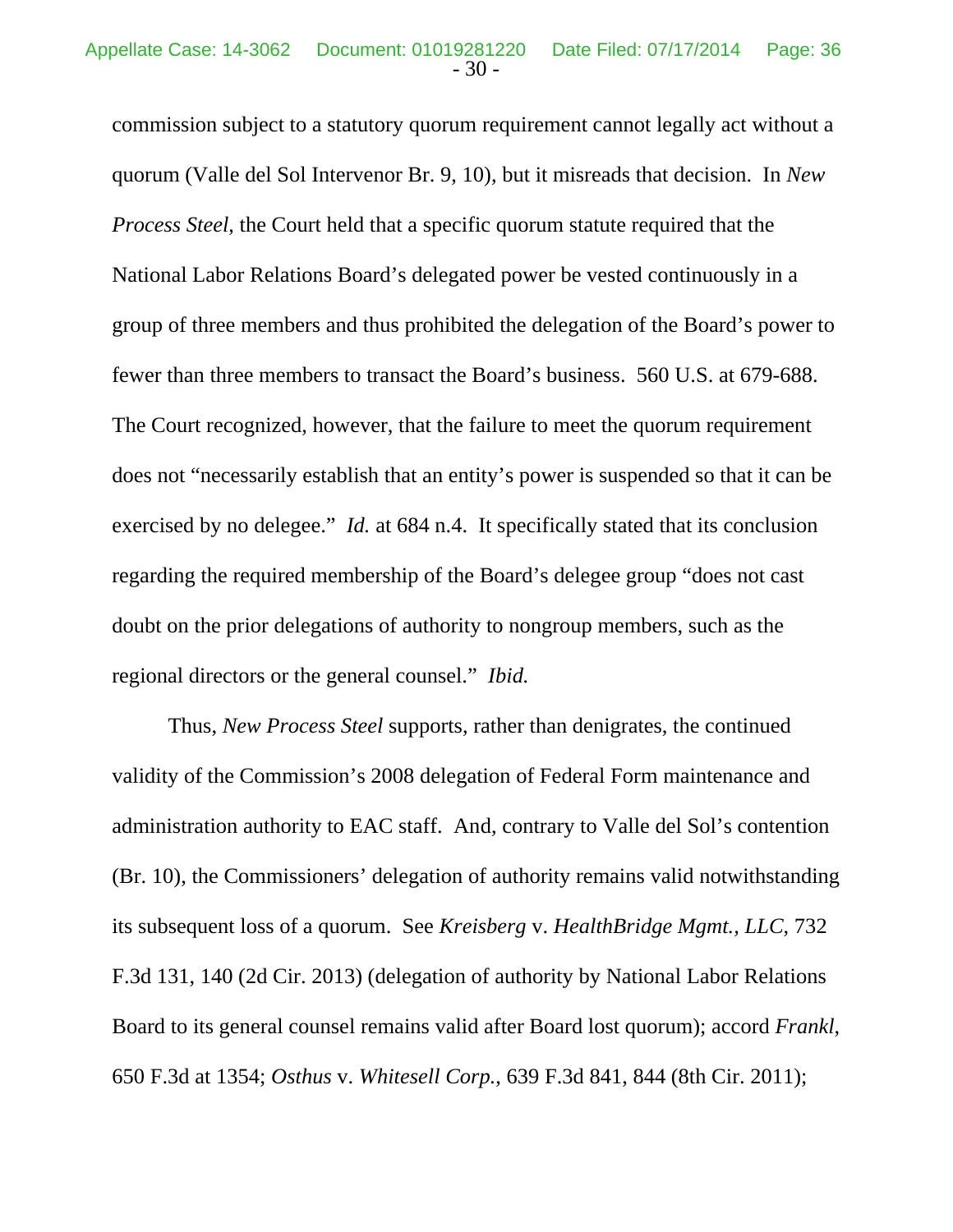*Overstreet* v. *El Paso Disposal*, *L.P.*, 625 F.3d 844, 852-854 (5th Cir. 2010); see

also *Overstreet* v. *SFTC, LLC*, 943 F. Supp. 2d 1296, 1302-1303 (D.N.M. 2013).

But see *Laurel Baye Healthcare of Lake Lanier, Inc.* v. *National Labor Relations* 

*Bd.*, 564 F.3d 469, 473 (D.C. Cir. 2009).

# **CONCLUSION**

This Court should reverse the district court's judgment and remand with instructions to dismiss this case.

Respectfully submitted,

 JOCELYN SAMUELS Acting Assistant Attorney General

 s/ Bonnie I. Robin-Vergeer DIANA K. FLYNN BONNIE I. ROBIN-VERGEER Attorneys Department of Justice Civil Rights Division Appellate Section Ben Franklin Station P.O. Box 14403 Washington, DC 20044-4403 (202) 353-2464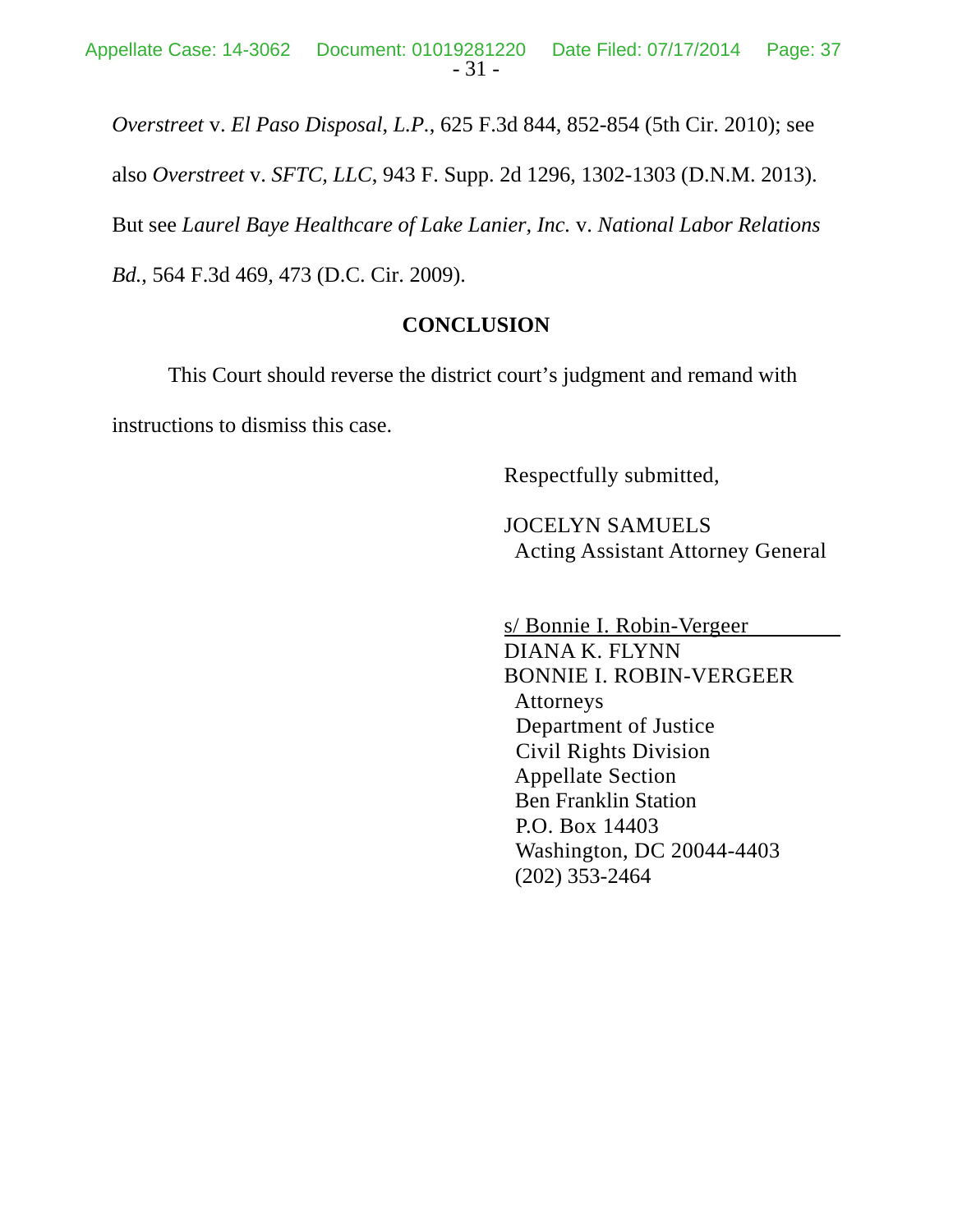### **CERTIFICATE OF COMPLIANCE**

1. This brief complies with the type-volume limitations of Federal Rule of Appellate Procedure 32(a)(7)(B), because it contains 6,989 words, excluding the parts of the brief exempted by Federal Rule of Appellate Procedure  $32(a)(7)(B)(iii)$ .

2. This brief complies with the typeface requirements of Federal Rule of Appellate Procedure 32(a)(5), and the type style requirements of Federal Rule of Appellate Procedure 32(a)(6), because it has been prepared in a proportionally spaced typeface using Word 2007 in 14-point Times New Roman font.

> s/ Bonnie I. Robin-Vergeer BONNIE I. ROBIN-VERGEER Attorney

Date: July 17, 2014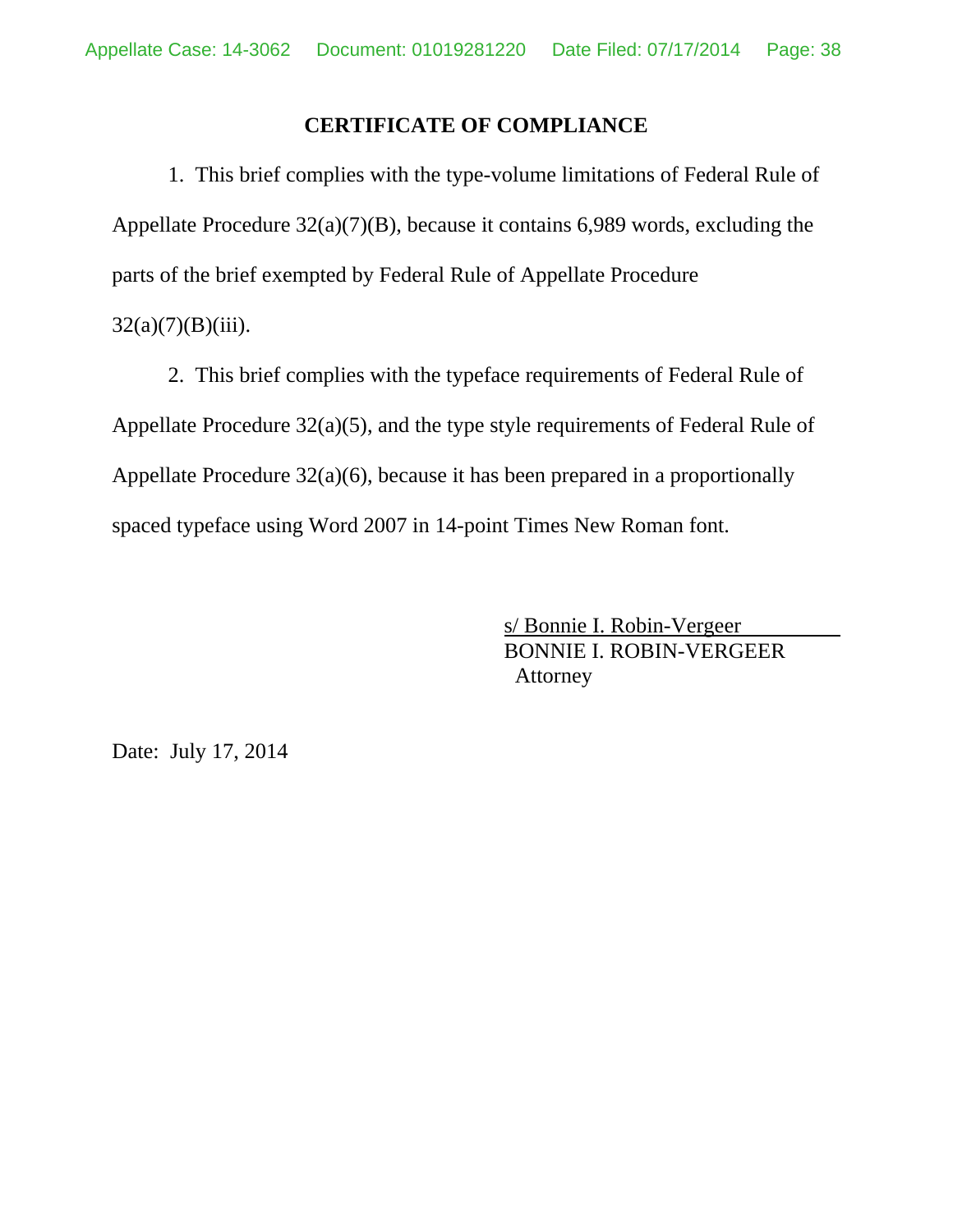## **CERTIFICATE OF DIGITAL SUBMISSION**

I certify that the electronic version of the foregoing REPLY BRIEF FOR THE UNITED STATES ELECTION ASSISTANCE COMMISSION, prepared for submission via ECF, complies with all required privacy redactions per Tenth Circuit Rule 25.5, is an exact copy of the paper copies submitted to the Tenth Circuit Court of Appeals, and has been scanned with the most recent version of Trend Micro Office Scan (version 8.0) and is virus-free.

> s/ Bonnie I. Robin-Vergeer BONNIE I. ROBIN-VERGEER Attorney

Date: July 17, 2014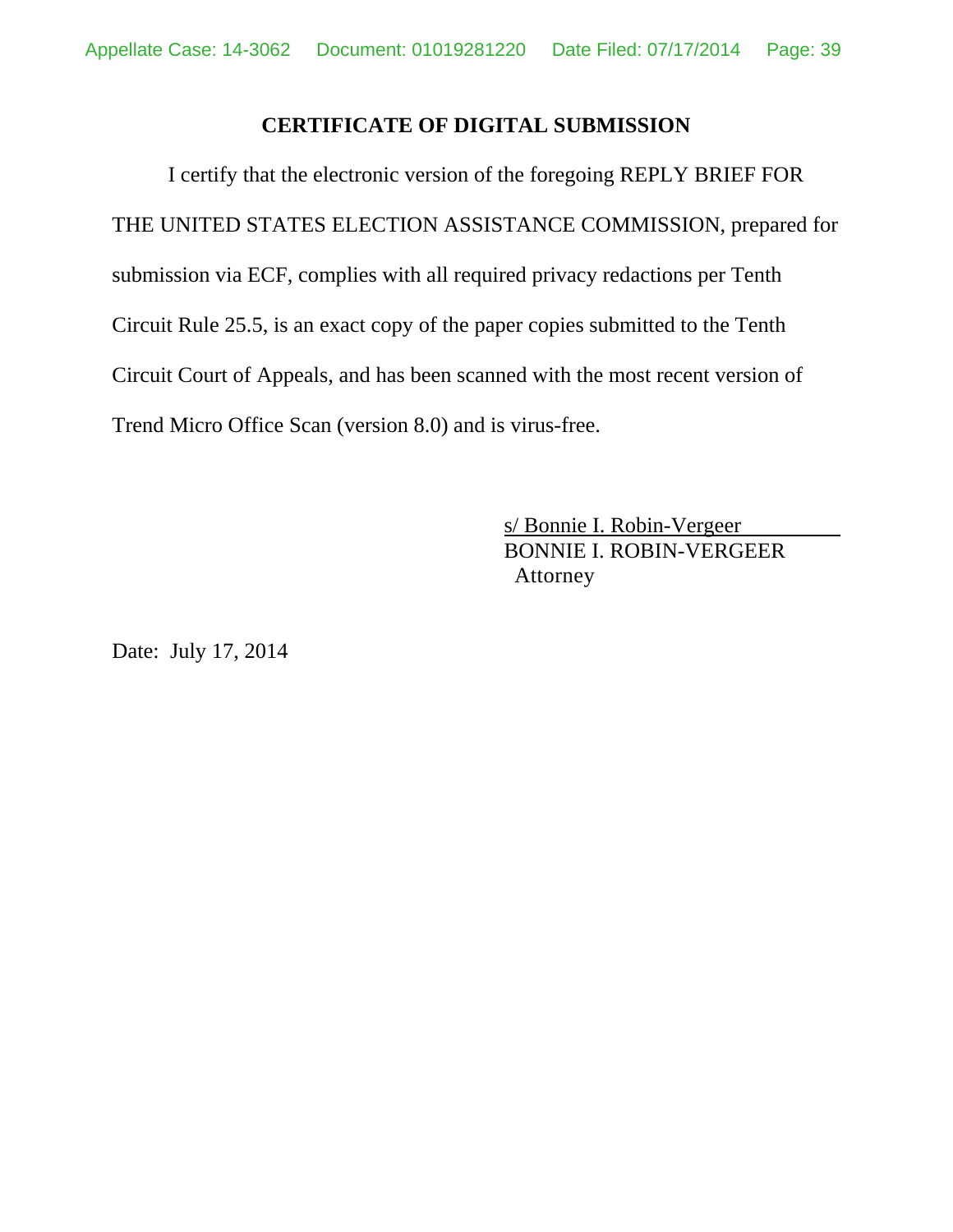### **CERTIFICATE OF SERVICE**

I hereby certify that on July 17, 2014, I electronically filed the foregoing

REPLY BRIEF FOR THE UNITED STATES ELECTION ASSISTANCE

COMMISSION with the Clerk of the Court for the United States Court of Appeals

for the Tenth Circuit by using the appellate CM/ECF system. I certify that all

participants in this case are registered CM/ECF users and that service will be

accomplished by the appellate CM/ECF system.

In addition, I certify that on July 18, 2014, I will serve seven paper copies of the same by Federal Express to the Court and one paper copy to the following counsel of record via Federal Express:

Michele L. Forney Office of the Attorney General for the State of Arizona 1275 West Washington Street Phoenix, AZ 85007

Thomas E. Knutzen Kansas Secretary of State 120 SW 10th, 1st Floor Topeka, KS 66612

John A. Freedman Arnold & Porter 555 12th Street, NW Washington, DC 20004

Michael C. Keats Kirkland & Ellis 601 Lexington Avenue New York, NY 10022